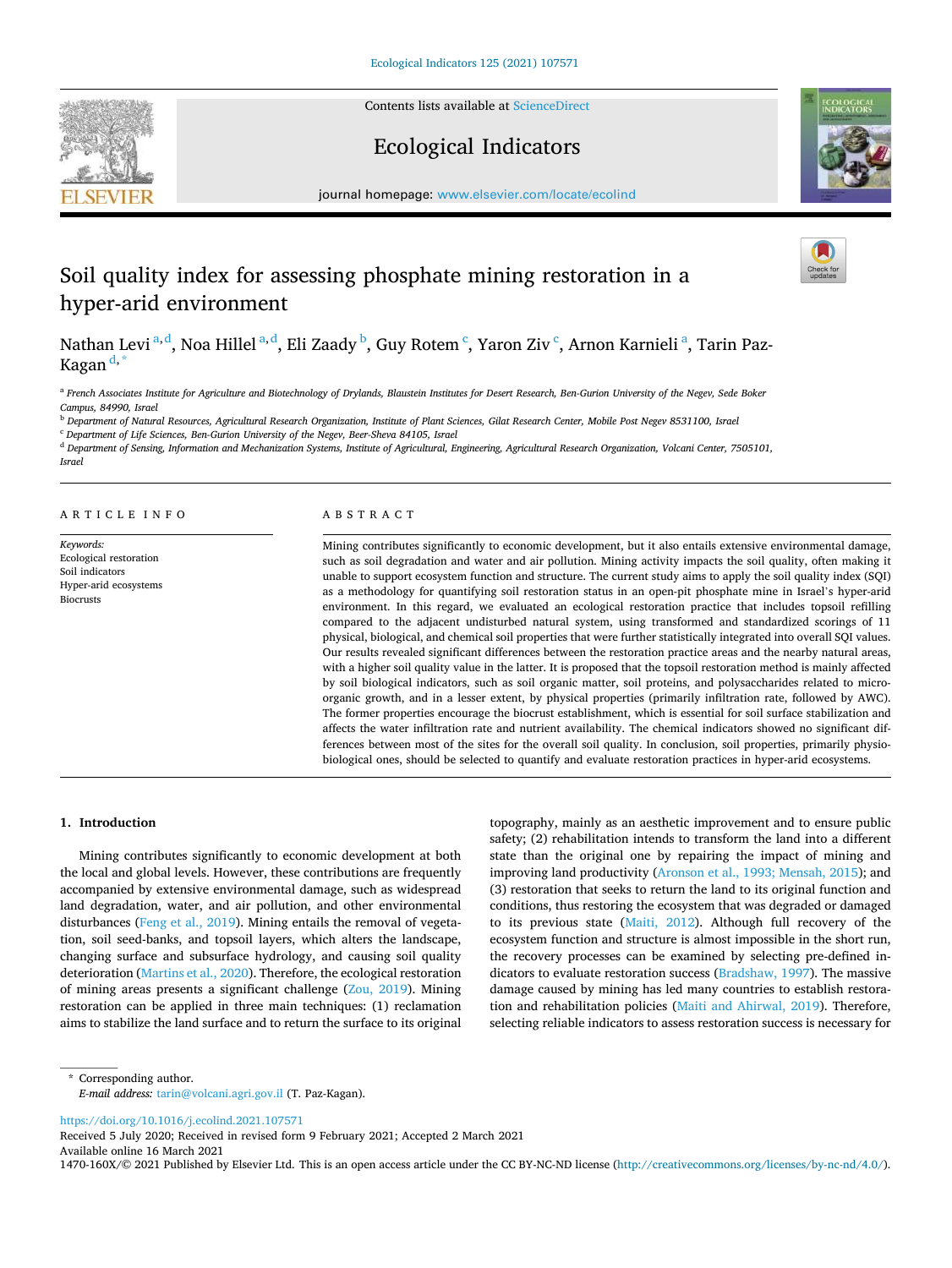determining policy and decision making.

Restoration processes include two types of practices: active and passive. The active-type procedures are based on human intervention, such as topsoil and seedling application and plantation. The passive type is established upon natural regeneration processes [\(Bandyopadhyay and](#page-10-0)  [Maiti, 2019](#page-10-0)). Many studies have proposed various indicators to evaluate mining restoration [\(Bandyopadhyay and Maiti, 2019; Borges et al.,](#page-10-0)  [2019; Toktar et al., 2016; Wang et al., 2018](#page-10-0)). These indicators are divided into six groups, including soil quality assessment, enzymatic activity, litter accumulation and decomposition, plant cover and species composition, faunal communities, microbial communities, and biomarkers ([Bandyopadhyay and Maiti, 2019\)](#page-10-0). One of the means for assessing mining restoration is by using the soil quality assessment approach. Soil quality, which considers several physical, biological, and chemical soil properties, refers to the soil's capacity to sustain and support its health and productivity within the related ecosystem ([Karlen](#page-11-0)  [et al., 1997; Lal, 2011](#page-11-0)). Assessment of soil quality is often discussed in the context of agricultural activities ([Doran and Zeiss, 2000; Lal, 2015](#page-10-0)), whereas less attention has been given to other practices, such as mining (Borůvka et al., 2012; Menta et al., 2014; Muñoz-Rojas, 2018). Therefore, defining soil quality indicators by selecting soil properties for evaluating restoration practices that include adding topsoil is an essential step in determining their success.

The soil quality index (SQI) is a diagnostic procedure to evaluate soil function and overall health. The SQI usually integrates physical, biological, and chemical properties into a single weighted number ([Bastida](#page-10-0)  [et al., 2008\)](#page-10-0). The selected soil properties need to be relevant to soil processes, consistent, reproducible, and relatively easy and affordable to sample ([Bünemann et al., 2018; Moebius-Clune, 2017](#page-10-0)). The physical properties examined for the restoration success assessment are related to soil structure, and include texture, bulk density, water holding capacity, infiltration rate, penetration resistance, available water content, and aggregate stability [\(Bandyopadhyay and Maiti, 2019](#page-10-0)). Biological properties refer to macro- and micro-organisms in the soil, such as microbial biomass, respiration, community composition, and enzymatic activity ( $Muñoz-Rojas$ ,  $2018$ ), as well as processes related to soil organic matter and active carbon [\(Sheoran et al., 2010\)](#page-11-0). The soil chemical properties include pH, salinity, nutrient availability (e.g., ammonium (NH $_4^{\rm +}$ ), nitrite (NO<sub>3</sub>), phosphorus (P), and potassium (K)), cation-exchange capacity, nutrient cycling, and heavy metals content [\(Dunger and](#page-11-0)  Voigtländer, 2005; Gómez-Sagasti et al., 2012; Melgar-Ramírez et al., [2012; Sheoran et al., 2010](#page-11-0)). The physical, biological, and chemical soil properties are interlinked, affecting biocrust and vegetation regeneration and growth. For example, low pH increases the solubility of naturally occurring micro-nutrients (e.g., Fe, Mn, Cu) to toxic levels, limiting most plants' growth in mining areas ([Wong, 2003](#page-11-0)). Therefore, a holistic approach for assessing soil quality is a valuable asset in evaluating restoration success in mining areas.

Each soil property should be carefully considered to avoid timeconsuming and costly efforts while enabling an adequate restoration success assessment. Thus, the first step in developing an SQI is selecting the most suitable and relevant properties and creating a minimal dataset that best represents the soil characteristics and management practices ([Asensio et al., 2013a; Karlen et al., 2003; Puglisi et al., 2006](#page-10-0)). Once the minimal dataset is established, each soil property is then transformed into unitless scores, allowing the grouping of the selected properties to produce a single scaled value ranging from 0 to 1 [\(Andrews et al., 2002;](#page-10-0)  [Karlen et al., 2003\)](#page-10-0). The SQI is then weighted by a PCA and/or summarized to calculate the overall SQI. The uses of SQIs are varied, and they are applied to assess agricultural, natural, and polluted soils (e.g., [Armenise et al., 2013; Beniston et al., 2016; Karlen et al., 2003; Levi](#page-10-0)  [et al., 2020; Masto et al., 2008a, 2008b; Paz-Kagan et al., 2015](#page-10-0)). Less frequently, these indices have been applied to determine management effects on restoration success in open-pit mines ([Asensio et al., 2013a,](#page-10-0)  [2013b; Mukhopadhyay et al., 2014; Pietrzykowski, 2014\)](#page-10-0). Moreover, although the SQI has proved to be a highly reliable approach, it has

seldom been applied in arid environments ([Blecker et al., 2012](#page-10-0)). Since arid soils are often alkaline and highly saline, have a low nutrient and organic matter content, and are generally more erodible [\(Mendez and](#page-11-0)  [Maier, 2008\)](#page-11-0), restoration of degraded soil is a slow and complicated process [\(Yirdaw et al., 2017](#page-11-0)). All these characteristics highlight the challenges in the recovery of degraded mining areas in hyper-arid environments and the need to select appropriate soil properties to determine the overall SQI.

The present study strives to evaluate the effects of restoration practices (i.e., topsoil restoration) on soil quality properties compared to adjacent natural areas in an open-pit phosphate mine in a hyper-arid region of Israel. It should be noted that the topsoil mostly contains soil organic matter (SOM), nutrients, and plant seed banks (Borů[vka et al.,](#page-10-0)  [2012\)](#page-10-0), and is the habitat of soil micro-biota, all supporting the overall soil restoration ([Bowker et al., 2005; Visser et al., 1984](#page-10-0)). Therefore, it has been shown that using topsoil as an amendment improves the physical, biological, and chemical properties for ecological soil restoration in mines [\(McGinnies and Nicholas, 1980; Mensah, 2015; Sheoran](#page-11-0)  [et al., 2010; Visser et al., 1984](#page-11-0)). Accordingly, our first goal was to find out whether an area to which the topsoil conservation method was applied resembles the adjacent natural area in terms of soil properties and overall soil quality, despite the extreme environmental and climatic conditions in this hyper-arid region. Our second goal was to evaluate the restoration success based on the SQI approach as a function of time by comparing the different restoration stages applied in various sites. Therefore, the hypothesis is that the topsoil method in mines would enhance overall SQI and restoration efforts, where the timespan since restoration would also affect the emerging processes due to the poor, slow soil development in such a hyper-arid environment.

## **2. Methods**

## *2.1. Study area and mining restoration practices*

The study took place in an open-pit phosphate mine in the Negev Desert, Israel. The Zin phosphate mine includes  $30.4 \text{ km}^2$  that have been mined over the last four decades ([Fig. 1](#page-2-0)). It is one of several mining fields located at the eastern edge of the Negev Highlands. The local climate is hyper-arid with a long-term annual average rainfall of about 50 mm and high potential evapotranspiration rates. The long-term monthly average temperature is 26 ◦C during the summer months of July and August, and 10 ◦C during the winter month of January (Israel Meteorological Service, IMS). The geology of the study area is characterized by a sequence of the northeast to southwest trending synclines and anticlines formed during the Upper Cretaceous geological period, about 72–84 MYA. Flooding of the area in geological times resulted in the deposition of marine sediments, reflecting high productivity ([Soudry, 1992\)](#page-11-0). The phosphate deposits are layered within sequences of charts, chalk carbonates, and limestone, located mainly at the northern edge of the synclines [\(Nathan et al., 1997](#page-11-0)). The rich phosphate deposit comprises approximately 2–6 layers (0.5–1.5 m thickness), mixed with other (lowlevel) phosphate layers that are not relevant for mining. The phosphate deposit rock is from the same geological period and is part of the Mediterranean phosphate belt that extends from Turkey through Jordan to Israel.

The Zin mining site has been active since the 1970s and is the largest of its kind in Israel. Until the 1990s, minimal efforts were made to rehabilitate the area. These efforts mainly included redistributing the overburden into the open pit and stabilizing the surface using road rollers to return it to its original topography and were prevalent until the beginning of the 1990s. However, for the past 20 years, the mining practices have changed towards a more ecological restoration approach that includes topsoil applications with the following steps. First, topsoil (upper 50 cm) is removed and kept separately. According to the original topography, the overburden is then returned to the open pit after mining and rearranged into a predetermined geo-morphological design. Finally,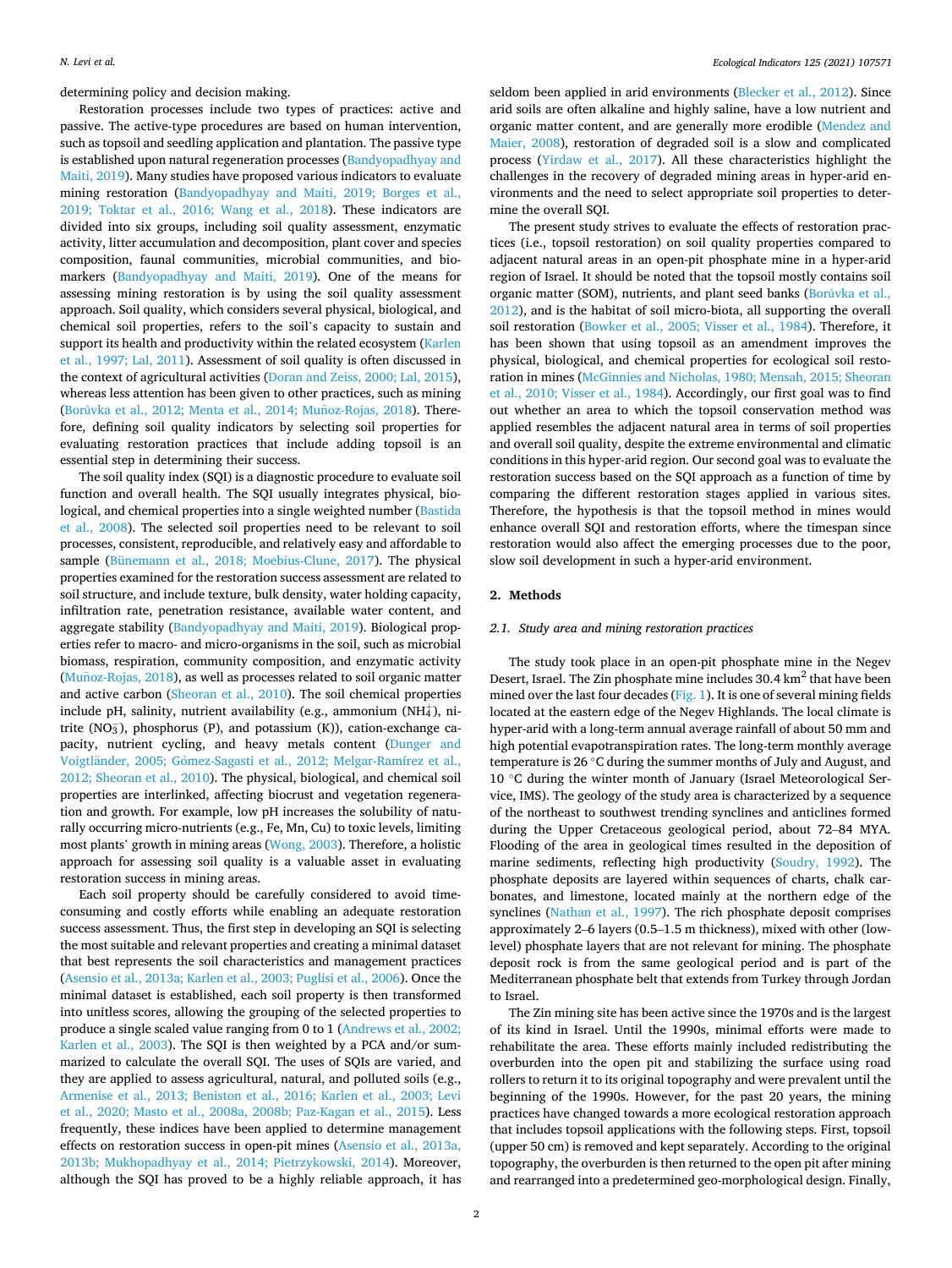<span id="page-2-0"></span>

**Fig. 1.** Schematic map with the location of the Zin phosphate mining field (A); Zin mining field topographic (B); and geological map; (C) with the sampling blocks of the three study sites of Gov, Afik, and Hagor (red points). (For interpretation of the references to colour in this figure legend, the reader is referred to the web version of this article.)

the topsoil that was removed from an adjacent open-pit mining area is placed over the fill material and turned over to increase the large stone cover. This method enables a rapid placement of the topsoil rather than piling it up over time ([Ghose, 2004\)](#page-11-0). The restored site is returned to its original topography and is designed to slow runoff to create micro-climate conditions and diverse habitats, to enhance efforts to restore the soil micro-organisms, seed banks, and biocrusts. The applied restoration practice has a substantial impact on soil quality indicators, as seen in various sites at different timespans since restoration ([Menta](#page-11-0)  [et al., 2014](#page-11-0)). In this study, three restoration sites of three different time periods since restoration were evaluated and compared to their adjacent natural areas, based on the SQI approach.

# *2.2. Soil sampling design*

Three restoration sites at the Zin open-pit phosphate mines were chosen for the study, representing both temporal and spatial variations. The restoration sites include the Gov, Hagor, and Afik sites. These sites were restored at different periods, in 2007, 2010, and 2014, respectively. Soil sampling in all sites took place during April 2017. The experimental design includes two pre-designated plots of  $50 \times 100$  m, divided into  $100\text{-m}^2$  grid cells. To compare the restored sites with the adjacent natural area, we selected a nearby undisturbed natural site. Two additional pre-designated plots of 50  $\times$  100 m divided into 100-m<sup>2</sup> grid cells were established (Fig. 1). Five soil samples were collected from the four corners and the center of the grid cells in each plot for each block, resulting in a total number of 60 soil samples of 30 restored and 30 natural samples, classified by their respective restoration site. For each of the soil samples, 15 soil properties were selected to evaluate the overall SQI. Samples were collected in paper bags from a depth of up to 20 cm and transferred to the laboratory for wet chemistry analysis. Therefore, the soil samples represent only the upper layer of the topsoil to evaluate the restoration processes and biocrust development in this hyper-arid region. In addition, samples for biocrust analysis were collected in 64-cm<sup>2</sup> Petri-dishes. Penetration and infiltration rates were measured in the field for all soil samples.

## *2.3. Selecting soil properties*

Overall, 15 soil properties were selected due to their relevance to mining restoration success. These were divided into physical, chemical, and biological properties. [Table 1](#page-3-0) shows the selected properties and their importance for the soil quality assessment in evaluating restoration success. The physical properties include soil texture (sand, silt, and clay fraction) for determining water storage and the infiltration rate. The available water content (AWC) was used to assess water availability in the soil, water storage capacity, and drought resistance. AWC is the difference between water stored in a field capacity and at the wilting point ([Schindelbeck et al., 2008\)](#page-11-0). The infiltration rate indicates hydrological processes, such as runoff, infiltration, and soil moisture. Dryland soils support rich microphytic communities that are critically important for developing and establishing biocrust cover, which regulates water delivery and retention, reduces surface ponding, inhibits runoff and sediment production, and improves moisture storage (Eldridge et al.,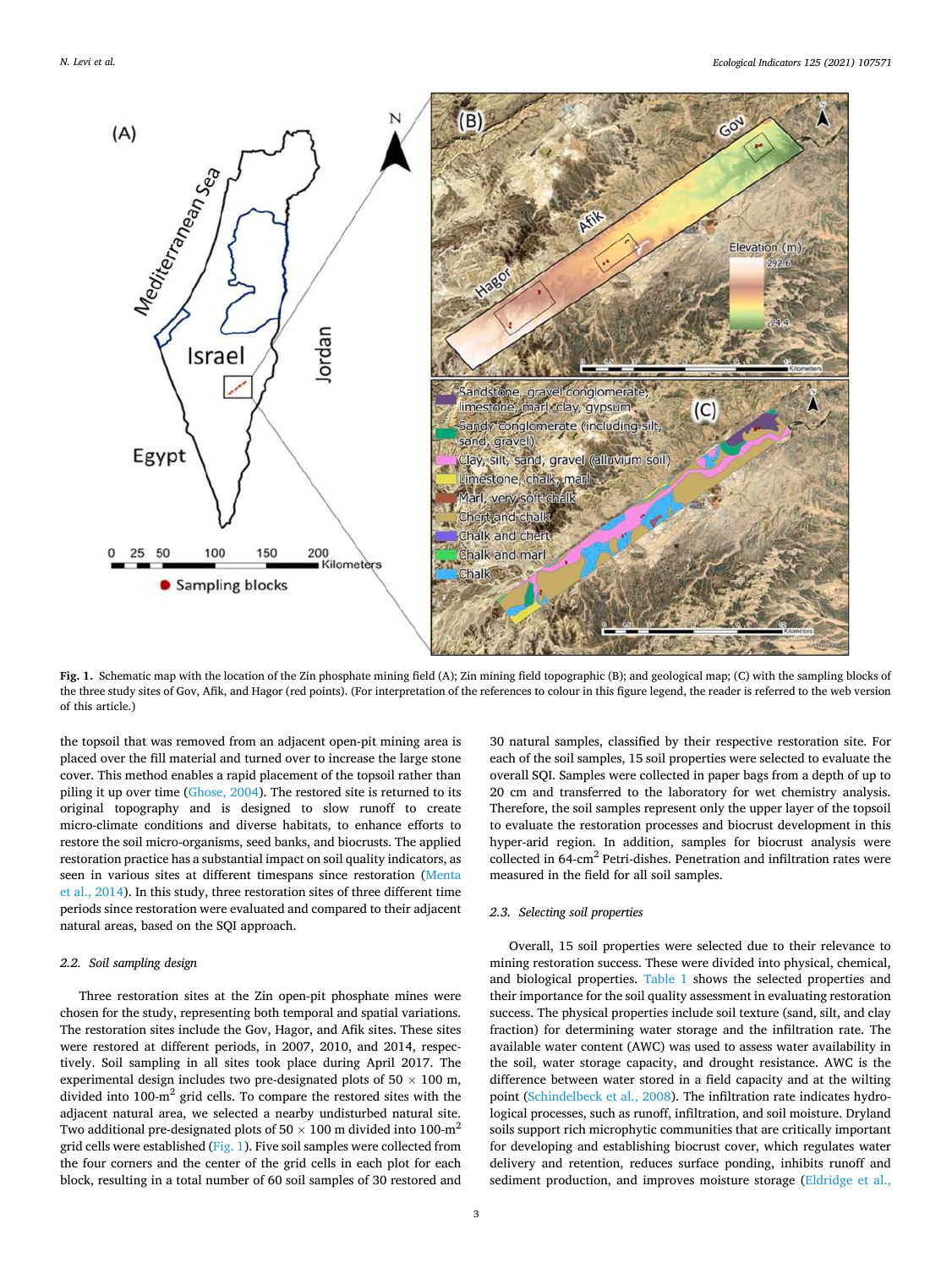#### <span id="page-3-0"></span>**Table 1**

Soil properties for soil quality assessment in open-pit phosphate mines, their functions, their laboratory chemical analysis methods, and their measurement units.

| Indicator           | Reason for selection          | Unit          | Method                |
|---------------------|-------------------------------|---------------|-----------------------|
| Physical            |                               |               |                       |
| Soil texture (sand, | Related to SOM levels,        | $\frac{0}{0}$ | Particle size         |
| silt, and clay)     | defines water storage in the  |               | suspension            |
|                     | soil and infiltration rate    |               |                       |
| Available water     | Explains potential soil water | $\%$          | Oven drying           |
| content (AWC)       | availability, plant available |               |                       |
|                     | water storage capacity, and   |               |                       |
|                     | drought resistance            |               |                       |
| Infiltration rate   | Explains potential runoff,    | cm/           | Mini-disc             |
|                     | soil erosion and leaching,    | sec           | infiltrometer         |
|                     | soil porosity, and            |               | Madsen and            |
|                     | compaction                    |               | Chandler (2007)       |
| Chemical            |                               |               |                       |
| рH                  | Influences plant growth,      |               | Water-soil            |
|                     | toxicities, and metals        |               | suspension            |
|                     | availability. Affecting the   |               |                       |
|                     | available macro and micro-    |               |                       |
|                     | nutrients                     |               |                       |
| Electrical          | Defines soil salinity,        | dS/           | Water-soil            |
| conductivity        | affecting plant growth        | m             | suspension            |
| Cl                  | Defines soil salinity,        | mg/           |                       |
|                     | affecting plant growth        | L             |                       |
| Na                  | Defines soil salinity,        | mg/           |                       |
|                     | affecting plant growth        | L             |                       |
| $Ca + Mg$           | Defines soil salinity,        | mg/           |                       |
|                     | affecting plant growth        | L             |                       |
| $N-NO_3$            | N containing life-building    | mg/           | <b>ICP-MS</b>         |
|                     | blocks, N release             | kg            |                       |
| $N-NH_4$            | N containing life-building    | mg/           |                       |
|                     | blocks, N release             | kg            |                       |
| Phosphorus (P)      | Influences plant              | mg/           |                       |
|                     | productivity, helps in        | kg            |                       |
|                     | mineralization of SOM, vital  |               |                       |
|                     | nutrients to plant            |               |                       |
|                     | development                   |               |                       |
| Potassium (K)       | Influences plant              | mg/           |                       |
|                     | productivity, helps in        | kg            |                       |
|                     | mineralization of SOM, vital  |               |                       |
|                     | nutrients to plant            |               |                       |
| Biological          | development                   |               |                       |
| Soil organic matter | Source of nitrogen,           | $\frac{0}{0}$ | Organic carbon        |
|                     | phosphorus, and sulfur,       |               | furnace method        |
|                     | improves aggregation and      |               | <b>Schulte (1995)</b> |
|                     | infiltration, increases water |               |                       |
|                     | and nutrient availability     |               |                       |
| Protein             | Microbial abundance and       | mg/           | Lowry method, 0.1     |
|                     | activity and development of   | g             | N NaOH Lowry et al.   |
|                     | soil biological crust         |               | (1951)                |
| Polysaccharides     | Microbial abundance and       | mg/           | Anthron, sulfuric     |
|                     | activity and development of   | g             | acid Dische (1955)    |
|                     | soil biological crust         |               |                       |

[2020\)](#page-11-0). Yet, biocrust are also clearly physical features of the soil, given that the component organisms are in direct content with the upper soil surface layer ([Bowker et al., 2018](#page-10-0)). Thus, biocrusts development regulates hydrological processes and plays an essential role as ecosystem engineers ([Jones et al., 1997\)](#page-11-0), enhancing ecosystem quality in a hyperarid context. The biological properties include soil organic matter (SOM), related to nutrient storage, and water availability in the soil. Soil protein and polysaccharides are related to micro-organisms and biocrust development. The chemical soil properties include pH, electrical conductivity (EC), and its derivatives, comprising sodium (Na), calcium and magnesium (Ca  $+$  Mg), and chlorine (Cl), which are related to soil salinization and salt content. Also, phosphorus (P), potassium (K), nitrate (N-NO<sub>3</sub>), and ammonium (N-NH $_4^+$ ) were extracted. These elements are related to nutrient content and use efficiency, which are necessary components for plant regeneration, growth, and health.

Table 1 depicts the selected soil properties and the analytical method

applied for their analysis in the laboratory. Soil texture refers to a mixture of mineral particle sizes and the fraction of sand, silt, and clay in the evaluated soil, based on [Schindelbeck et al. \(2008\)](#page-11-0). Thus, soil texture is not part of the SQI since it is a relatively constant and mostly descriptive parameter ([Karlen et al., 2003](#page-11-0)). However, soil texture is essential to interpret most soil properties in the SQI. Available water content (AWC) was measured by calculating the differences between saturated soil (i.e., water content at field capacity) and the permanent wilting point based on soil physical and hydraulic properties according to soil texture ([Farrick et al., 2019](#page-11-0)). The infiltration rate was measured in-situ using a mini-disk infiltrometer ([Madsen and Chandler, 2007](#page-11-0)). Soil organic matter (SOM) was measured by oven-drying the soil samples for 3 h at 105 ◦C, followed by burning the soil at 500 ◦C for another 2 h and weighing the soil samples before and after burning ([Casida et al.,](#page-10-0)  [1964\)](#page-10-0). Potassium chloride extractions were measured to evaluate the extractable nitrate (NO<sub>3</sub>) and ammonium (NH<sub>4</sub>) content (Drinkwater [et al., 2015](#page-11-0)). Soil proteins were measured by the Lowry method, extracted by 0.1 N NaOH [\(Lowry et al., 1951](#page-11-0)), and polysaccharides were measured by sulfuric acid extraction. Soil nutrients (P, K, Na, Ca, Mg) were analyzed by inductively coupled plasma mass spectrometry (ICP-MS), using an ammonium acetate and acetic acid solution ([Brady and](#page-10-0)  [Weil, 1999\)](#page-10-0). The pH values were determined by using a pH electrode probe. Finally, EC was measured using an EC meter on well-stirred soil.

## *2.4. Soil quality index development*

SQI development involves several statistical steps. The first step is to transform all properties into unitless scores ranging from 0 to 1. This process is necessary to standardize each soil property so they will have comparable units. However, before applying the transformation functions [\(Fig. 2\)](#page-4-0), outlier detection and removal and missing data completion based on a regression imputation was applied [\(Dumedah and](#page-11-0)  [Coulibaly, 2011](#page-11-0)). The median absolute deviation (MAD) approach for removing a minimum number of outliers to exclude only the most extreme values was used. Thus, only outliers that were either higher or lower than three standard deviations around the median value were removed [\(Levi et al., 2020; Leys et al., 2013](#page-11-0)), resulting in a *<* 5% reduction for each soil property. The second step involves calculating the SQI [\(Andrews et al., 2002; Paz-Kagan et al., 2015; Rezaei et al.,](#page-10-0)  [2006; Sharma et al., 2005\)](#page-10-0). This step was performed by assigning one of three scoring functions to each indicator according to its performance and based on previous literature ([Fig. 2](#page-4-0); [Karlen et al., 2003; Masto et al.,](#page-11-0)  [2008a, 2008b; Mukhopadhyay et al., 2014](#page-11-0)). To exclude highly correlated indicators from the SQI analysis, [Wetschoreck et al. \(2020\)](#page-11-0)  developed the predictive power score (PPS) method that normalizes the various pairwise relationships to their local baseline (values range from 0 to 1), both linear and non-linear correlations of higher dimensions, and also presumes asymmetry, where the two halves of the prediction matrix account for the direction of the relationship (i.e.,  $X \sim Y \neq Y \sim X$ ). Pairs of predicted scores with  $PPS > 0.5$  were excluded. The PPS calculation scheme was imported from python into R [\(Zavarella, 2020](#page-12-0)), using the "reticulate" package [\(Ushey et al., 2020\)](#page-11-0).

The second step involves calculating the SQI ([Andrews et al., 2002;](#page-10-0)  [Paz-Kagan et al., 2015; Rezaei et al., 2006; Sharma et al., 2005](#page-10-0)). The SQI calculation is based on a principal component analysis (PCA) on the scored data. The variance of the data is binned into statistically distinct low-covariable classes, named principal components (PCs), where each PC accounts for a portion of the model's variance, and the minimal number of the most explanatory PCs is selected to reduce the dimension and complexity of the model [\(Jolliffe et al., 2016\)](#page-11-0). A PCA was calculated for all restoration sites combined and also for each separately. PCs with eigenvalues (i.e., weighted proportion of variance) greater than 1 and that also explain more than 5% of the model's variation were included in the model. The highest loadings, defined as having an absolute value within 10% of the highest factor loading for the soil indicators, were used to indicate the most influential PC on each soil property [\(Masto](#page-11-0)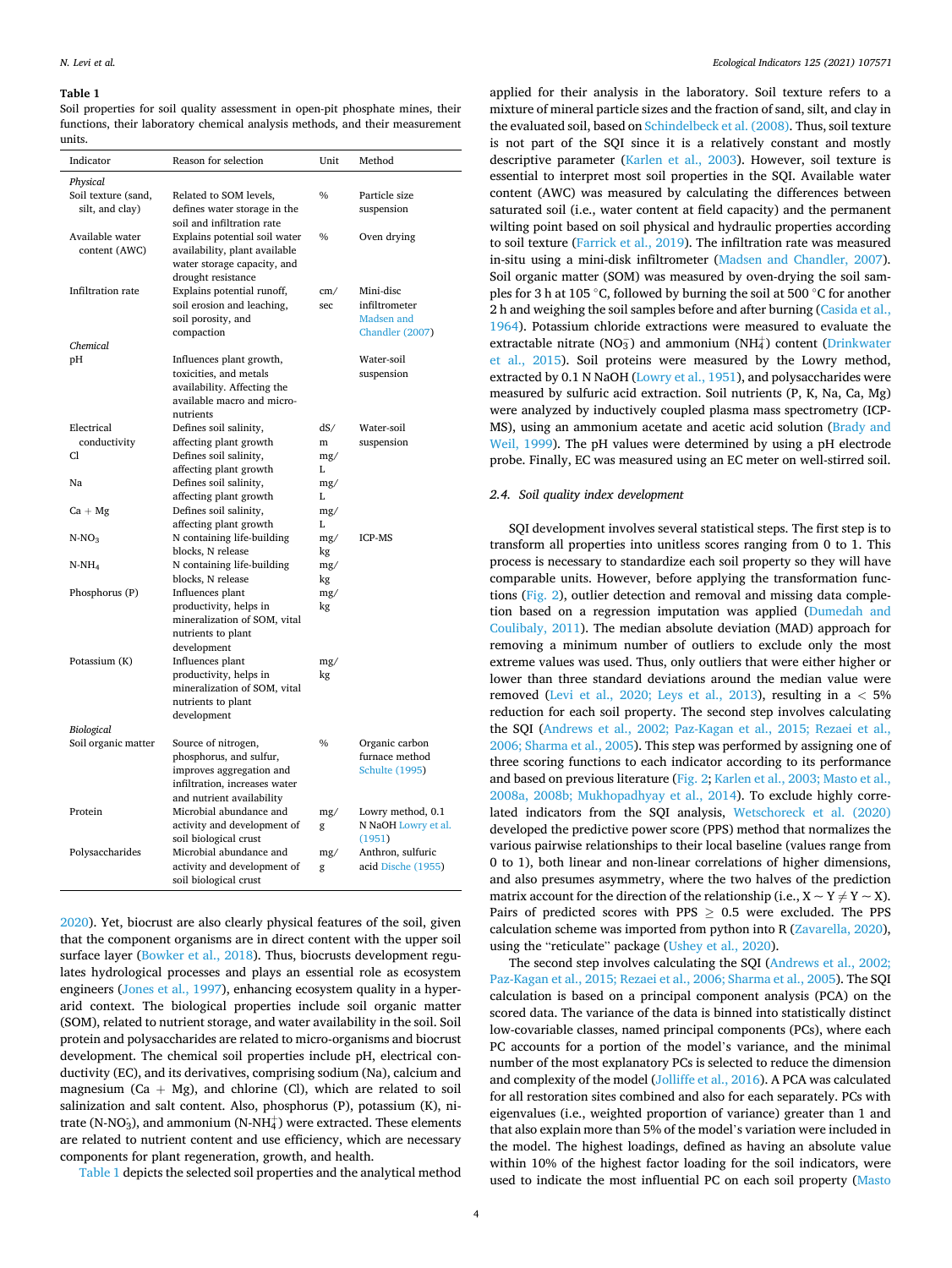<span id="page-4-0"></span>

**Fig. 2.** Scoring functions for data standardization, assigning the appropriate term and function to each soil property. Si is the soil property score, x is the parameter value, a is the soil property average, and b is  $2\sigma^2$  of the data. The graphs are adapted from [Karlen et al. \(2003\).](#page-11-0) AWC: available water content, SOM: soil organic matter, EC: electrical conductivity, K: potassium, and P: phosphorus.

[et al., 2008a, 2008b\)](#page-11-0). However, the contrast among PCs for highest loadings wasn't distinct enough for some soil properties, which might create ambiguous and arbitrary factor loadings rather than a significant relationship in the correlation matrix. Therefore, a varimax rotation PCA was applied to the results of the initial PCA ([Kaiser, 1958\)](#page-11-0). The rotation of the projected correlations enhances the variations, maximizes the contrasts among the selected amount of PCs, and maintains the total cumulative proportion of variance. The third step includes the final SQI calculation by dividing the proportion of each rotated principal component variance by the cumulative variance to generate the weights, which are then multiplied by the number of the highest correlated variables related to each rotated PC [\(Masto et al., 2008a, 2008b](#page-11-0)). Each indicator is then multiplied by its corresponding weight to calculate the overall SQI (Eq.  $(1)$ ). The scored values were multiplied with their weighted values for calculating the soil quality index (SQI):

$$
SQL = \sum_{i=1}^{n} PWi \times Si^{\prime}
$$
 (1)

where *PWi* is the PCA weighting factor, and *Si'* is the scoring function's ranks of each soil property, indexed as *i*, and *n* is the total number of properties.

## *2.5. Statistical analysis*

Once the scores and the SQI were calculated, the differences were tested for their significance between the treatments (natural vs. restored) for each soil property in each site and between sites, as well as for the overall SQIs and their respective physical, biological, and

chemical components. The sampling pattern includes spatially various sites that subsume multiple self-dependent plots with low variances within each. Therefore, the mixed-effects nested design analysis of variance (ANOVA) model ([Schielzeth and Nakagawa, 2013](#page-11-0)) was used to examine significant differences, where sites and treatments were determined as fixed factors and the nested plots were defined as random. The ANOVA was first used to explore the overall success of the ecological restorations and their adjacent natural areas. Second, to measure differences between the individual study sites for each group of indicators-physical, biological, and chemical-and overall SQI scores. The basic assumptions of the ANOVA for normal distribution of the model's residuals and homoscedasticity of the scored properties were tested. The residual distribution histogram results of the mixed-effect ANOVA tests for the individual scored soil indicators are shown in Appendix 1. For properties that had their assumptions unmet (p *<* 0.05), a nonparametric rank-transformation approach was used, where the scored values were gradually rated from lowest to highest scores [\(Conover and](#page-10-0)  [Iman, 1981\)](#page-10-0), and were then compared using the nested ANOVA test. Multiple comparisons among all factor levels were calculated using the Tukey HSD test. The level of significance for the soil indicators and SQI was determined at α *<* 0.05. The regular and the varimax rotation PCA, and the nested design ANOVA tests were performed using JMP® Prosoftware version 15.0.0 (SAS Institute Inc., Cary, NC, USA).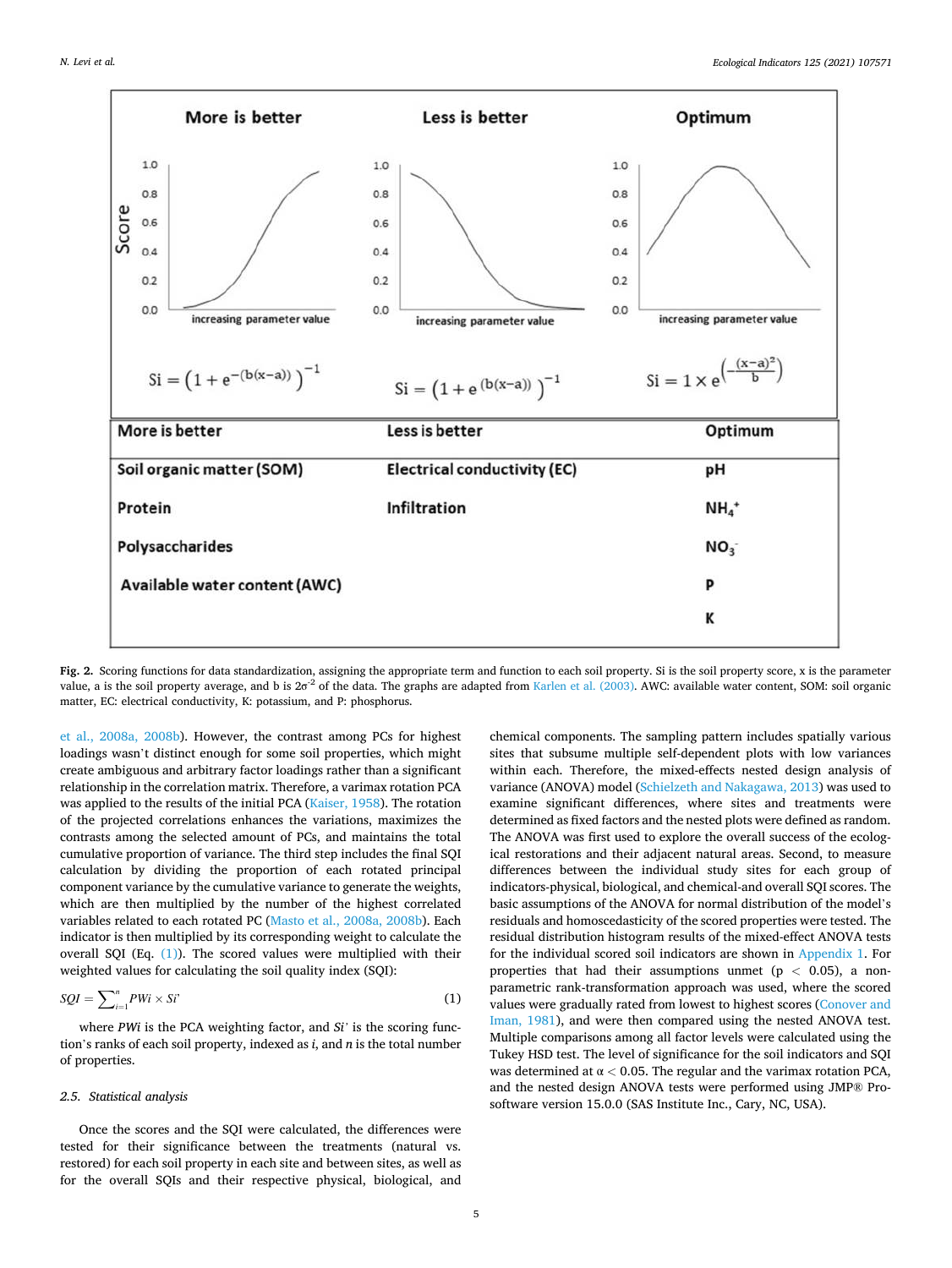## **3. Results**

## *3.1. Soil quality indicators*

The results of the predictive power score (PPS) matrix for the scored soil properties show that Cl and Na were highly correlated with EC  $(PPS_{(cl \rightarrow EC)} = 0.7$  and  $PPS_{(Na \rightarrow EC)} = 0.68$ , respectively) and with each other. Although  $Mg + Ca$  correlation with EC was lower than 0.5  $(PPS_{(c) \rightarrow EC)} = 0.48$ , due to its relatively close value, it was joined with Cl and Na to be excluded from further discussion to prevent collinearity and redundancy in the SQI model (Fig. 3). Also, relatively strong correlations were found for NO<sub>3</sub> and EC (PPS<sub>(NO3→EC)</sub> = 0.4) and Cl  $(PPS<sub>(NO3\rightarrow Cl)</sub> = 0.34)$ , but eventually, it remained in the SQI calculation model. In total, four out of the initial 15 properties were omitted from the SQI development, including the Cl, Na, and Ca  $+$  Mg that were highly correlated to EC and represent salinity indicators. The soil texture was also not part of the SQI since it is a relatively constant and mostly descriptive parameter, so soil texture and its fractions were not included in the SQI calculation. Table 2 displays the results of the significant differences found for the scored soil properties in the nested ANOVA for the individual and combined restoration sites (i.e., Gov, Hagor, and Afik) compared to their adjacent natural areas. Most scored indicators were eligible for the nested ANOVA test using their scored values, whereas five were tested based on their ranked-transformed values, including pH, N-NH $_4^+$ , N-NO $_3^{\circ}$ , K, and proteins, as their basic assumption **Table 2** 

Significant differences (p-values) between sites' restoration and their adjacent natural areas. Bold values are statistically significant (α *<* 0.05).

| Soil properties | Gov natural | Hagor       | Afik natural | All-natural |
|-----------------|-------------|-------------|--------------|-------------|
|                 | VS.         | natural vs. | VS.          | VS.         |
|                 | restoration | restoration | restoration  | restoration |
| AWC.            | 0.988       | 0.766       | 0.424        | 0.963       |
| Infiltration    | 0.848       | 0.002       | 0.005        | 0.005       |
| pH              | 0.518       | 0.888       | 0.994        | 0.481       |
| EC.             | 0.837       | 0.868       | 0.986        | 0.748       |
| $N-NH_4$        | 0.487       | 0.999       | 0.017        | 0.125       |
| $N-NO3$         | 0.029       | 0.985       | 0.984        | 0.548       |
| P               | 0.779       | 0.043       | 0.994        | 0.024       |
| K               | 0.245       | 0.763       | 0.275        | 0.442       |
| SOM             | 0.037       | 0.000       | 0.000        | 0.000       |
| Protein         | 0.252       | 0.691       | 0.818        | 0.314       |
| Polysaccharides | 0.694       | 0.611       | 0.008        | 0.033       |
| Significant     | 2           | 3           | 4            | 4           |

for normal distribution of the model's residuals was unmet (Appendix A). The number of significantly different soil properties was reduced in response to the time since restoration. SOM was the only parameter to be consistently significant for all sites, and infiltration was significantly different at the younger Hagor and Afik sites. When comparing all restored plots and their natural counterparts, significant differences were found for four out of 11 indicators, including infiltration, SOM,



**Fig. 3.** Predictive power score (PPS) matrix results for all the scored soil properties. Darker shades of blue represent stronger correlations between each pair of variables. The colored frames represent the associated physical, biological, and chemical components of the soil properties. SQI: soil quality index, AWC: available water content, SOM: soil organic matter, EC: electrical conductivity, K: potassium, P: phosphorus, and Poly: polysaccharides. (For interpretation of the references to colour in this figure legend, the reader is referred to the web version of this article.)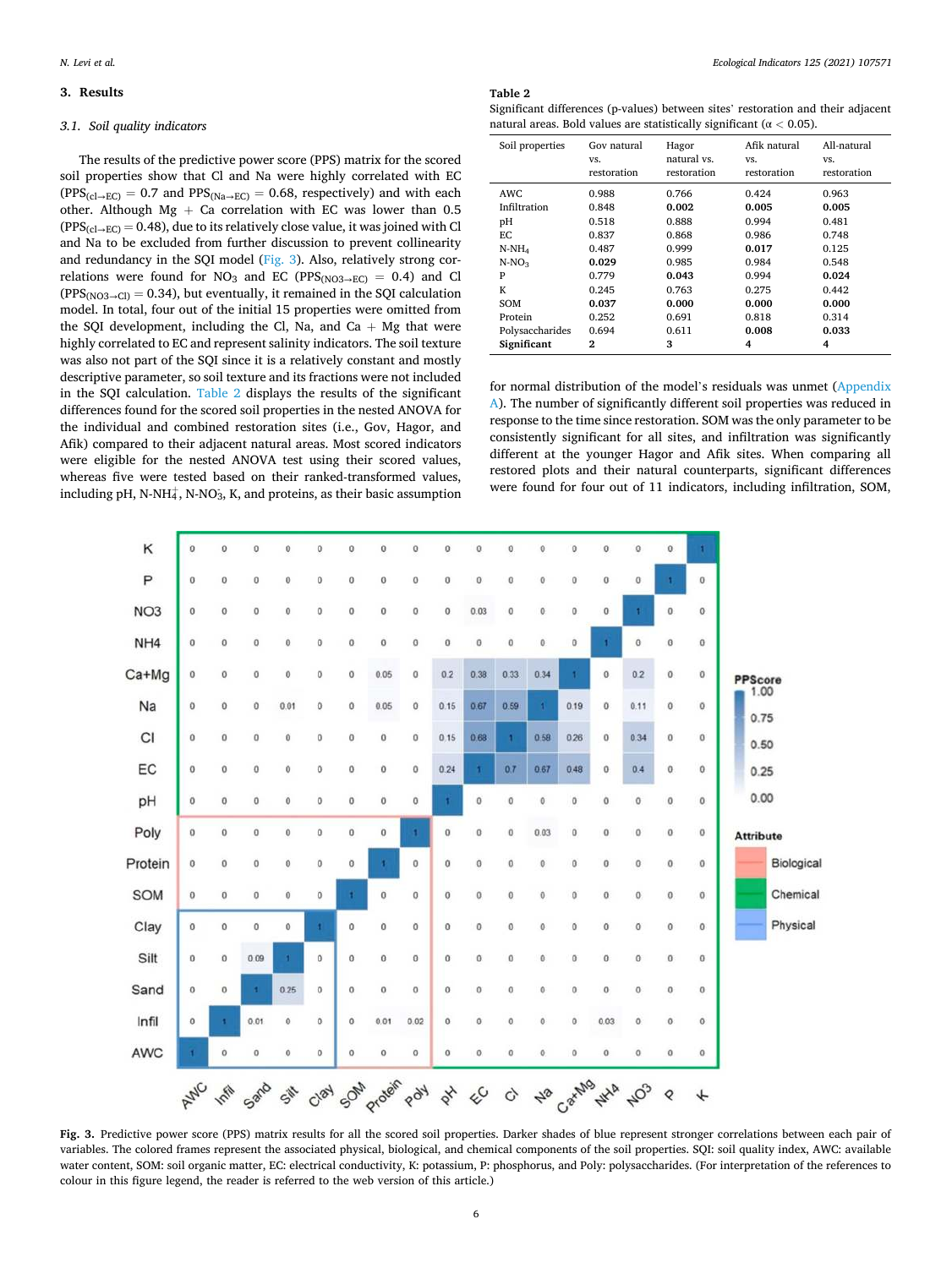# polysaccharides, and P.

Fig. 4 presents the box-whisker plot of all scored soil indicators, comparing each study site with its adjacent natural area. The spatial variability has no consistent increasing or decreasing pattern between the different sites and the time since restoration. The restored and related natural plots also displayed different trends within the study sites, mainly in the Afik study site. Despite being the most recently restored, the AWC, SOM, protein, and polysaccharide indicators showed generally higher scores than those of Hagor and Gov. In most cases, two study sites-Gov and Hagor-exhibited similar trends to each other with regard to their natural sites. The Hagor site presented a unique trend of slightly, yet not significantly, higher scores in the restored plots for some of the indicators, including AWC, proteins, and polysaccharides. The SOM indicator differences was significant in all study sites, showing a similar trend in comparing restoration sites and their adjacent natural sites, with a higher SOM value in the natural sites. A high infiltration rate was found in all restored sites, with lower scores than their natural counterparts.

## *3.2. Soil quality index*

[Fig. 5](#page-7-0) shows spider diagrams that demonstrate the differences between the natural and restored plots. Values are given in unitless scores ranging from 0 to 1, based on the transformed properties' mean values. A combination of all sites shows noticeable differences in the physical, chemical, and biological soil properties. When observing the study sites separately, varying patterns emerge. In the Hagor and Afik sites, there is a clear difference between the spider patterns for each treatment, whereas, at the Gov site, the scoring values are relatively similar for most soil properties. Performing the PCA and applying the weights on the scored data translated the values into SQI scores, which allowed to compare the topsoil restoration treatment with the natural soils relative to one another.

Based on the transformed physical, biological, and chemical data using the three scoring functions [\(Fig. 2\)](#page-4-0), the SQI was developed (Eq. [\(1\)](#page-4-0)). The SQI model was applied for each site separately and all sites together. The PCA for all sites combined showed that four PCs had eigenvalues greater than one and had a greater proportion of variance



**Fig. 4.** Box-whisker plot showing the value distributions and outliers of each of the soil properties in the natural and restored study sites. Red asterisks represent significant differences (p < 0.05) between treatments within sites. AWC: available water content, SOM: soil organic matter, EC: electrical conductivity, K: potassium, and P: phosphorus; n refers to the natural area, and r refers to restored. (For interpretation of the references to colour in this figure legend, the reader is referred to the web version of this article.)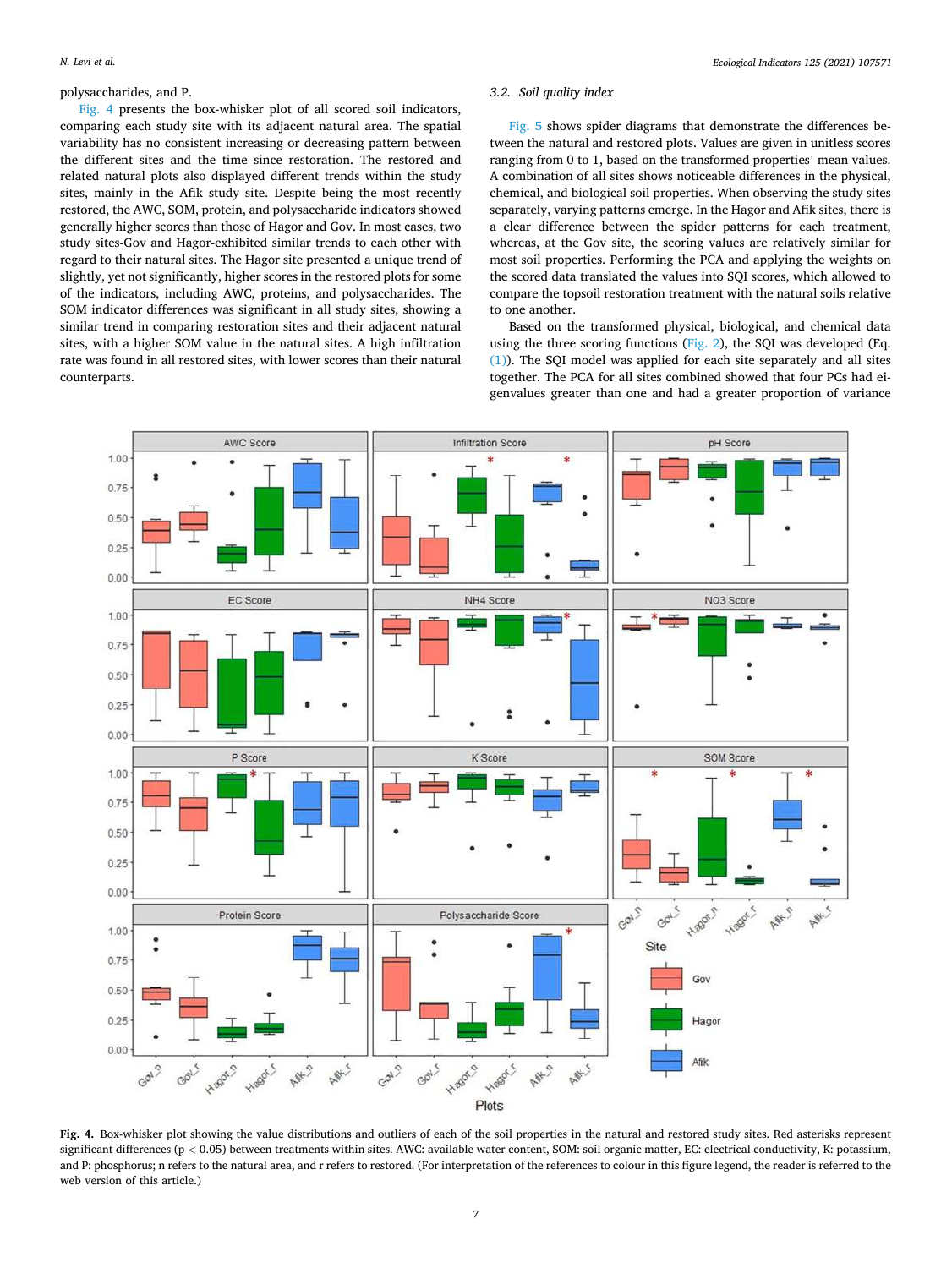<span id="page-7-0"></span>

**Fig. 5.** Spider diagrams showing the differences between the natural and restored plots in unitless scores. AWC: available water content, SOM: soil organic matter, EC: electrical conductivity, K: potassium, and P: phosphorus.

than 5%. However, PC5 had a very close eigenvalue of 0.993. Therefore, it was incorporated into the accounted PCs, which eventually explained 68.1% of the total cumulative variance. The respective enhanced varimax rotated factor loadings for the five PCs are presented in [Table 3.](#page-8-0) The PCA models showed that Gov had three, Hagor had five, and Afik had three PCs that met the two conditions, respectively. The models had an overall cumulative variance for the Gov, Hagor, and Afik sites of 65.9, 77.5, and 67.2%, respectively. The detailed varimax rotation PCA results for each site separately are shown in Appendix B.

[Fig. 6](#page-8-0) presents the integration of the physical, biological, and chemical scores and the overall SQI for all three sites, independently and combined. The results reveal the significant differences between Gov, Afik, and all sites between natural and restored sites. The mean SQI

scores for all sites combined were higher in the natural than in the restored sites ( $F_{(1,48)} = 6.005$ ,  $p < 0.05$ ), with 0.617 and 0.536 SQI values, respectively. Our results suggest that all the individual restored sites suffer from a reduction in their overall SQI values and reveal a trend in accordance with the time passed since restoration, where the oldest restored site of Gov scored highest (0.652 and 0.574 for natural and restored, respectively;  $F_{(1,16)} = 2.642$ ,  $p < 0.05$ ), followed by Hagor (0.615 and 0.552;  $F_{(1,16)} = 0.712$ ,  $p = 0.057$ ), and the most recently restored site, Afik, was ranked 0.608 and 0.507 scores ( $F_{(1,16)} = 10.364$ , p *<* 0.05). The biological attributes presented significant differences between the natural and the restored areas, as found for the Gov, Afik, and all sites together ( $F_{(1,48)} = 8.189$ ,  $p < 0.05$ ). The physical properties presented significant differences between the natural and the restored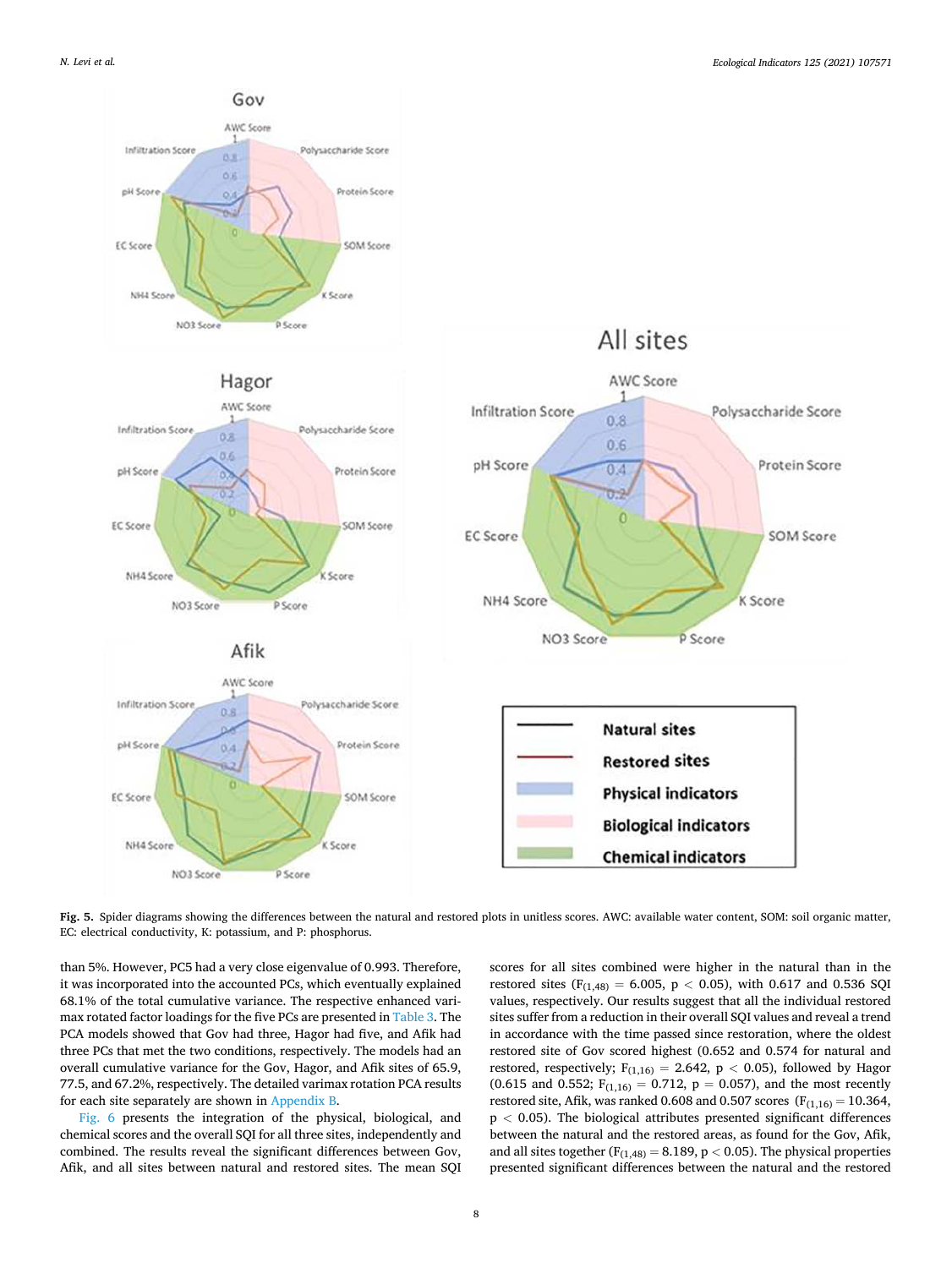#### <span id="page-8-0"></span>**Table 3**

Varimax rotation PCA results of all sites for scoring soil properties from the restored and the natural sites combined. The bolded soil properties refer to the absolute highest loading within 10% of the factor loading. The overall model had a cumulative percentage of 68.1%. AWC: available water content, SOM: soil organic matter, EC: electrical conductivity, K: potassium, and P: phosphorus. Bold numbers refer to the highest factor loading for each soil indicator by its corresponding PC.

|                           | PC1      | PC <sub>2</sub> | PC <sub>3</sub> | PC4      | PC5      |
|---------------------------|----------|-----------------|-----------------|----------|----------|
| Eigenvalues               | 2.579    | 1.541           | 1.348           | 1.029    | 0.993    |
| Proportion of variance    | 15.089   | 14.289          | 13.863          | 13.271   | 11.596   |
| Cumulative percentage     | 15.089   | 29.378          | 43.241          | 56.512   | 68.108   |
| No. of properties         | 2        | 4               | 2               | 2        | 1        |
| AWC Score                 | 0.128    | $-0.065$        | $-0.672$        | 0.395    | $-0.313$ |
| <b>Infiltration Score</b> | $-0.226$ | $-0.606$        | 0.005           | 0.393    | 0.420    |
| pH Score                  | 0.129    | 0.490           | $-0.392$        | 0.135    | 0.364    |
| <b>EC Score</b>           | 0.662    | 0.100           | $-0.429$        | 0.034    | $-0.041$ |
| N-NH <sub>4</sub> Score   | $-0.058$ | $-0.116$        | 0.813           | 0.222    | 0.078    |
| N-NO <sub>3</sub> Score   | 0.325    | 0.608           | $-0.148$        | 0.230    | $-0.101$ |
| P Score                   | 0.055    | 0.029           | 0.214           | $-0.023$ | 0.827    |
| K Score                   | $-0.199$ | 0.747           | 0.037           | $-0.002$ | 0.116    |
| <b>SOM Score</b>          | 0.025    | 0.069           | 0.008           | 0.847    | 0.074    |
| Protein Score             | 0.859    | $-0.007$        | 0.010           | 0.037    | 0.099    |
| Polysaccharide Score      | 0.497    | 0.060           | 0.068           | 0.556    | $-0.372$ |

areas in Afik and all sites together  $(F_{(1,48)} = 4.031, p < 0.05)$ . In the chemical properties of the Hagor site, the soil indicators have significant differences between the natural and restored sites ( $F_{(1,16)} = 4.039$ ,  $p <$ 0.05).

#### **4. Discussion**

Mining restoration depends on the practices used and the time since the restoration was applied (Andrés and Mateos, 2006). Evaluating restoration success using the SQI approach could be used as a management tool, mainly in an arid environment where the vegetation is sparse, and most soil recovery processes are long-term [\(Costantini et al., 2016;](#page-10-0)  [Mukhopadhyay et al., 2014](#page-10-0)). Most studies on ecological mining restoration have focused on forest, grassland, and wetland ecosystems, while fewer have examined arid regions ([Guan et al., 2019](#page-11-0)). Extensive literature exists on indicator selection for evaluating the ecological restoration success and recovery rate after mining [\(Martins et al., 2020](#page-11-0)). Several physical, biological, and chemical soil properties were suggested for developing the SQI to assess the effect of topsoil restoration practices (topsoil compared to the natural area) in phosphate mines in a hyper-arid region. The properties were selected and analyzed to determine the restoration efforts and identify spatial and temporal variations in the successional processes [\(Costantini et al., 2016\)](#page-10-0). Significant differences in the SQI were found between several soil properties' scores and between SQI models in the different sites, indicating a general trend of higher SQI in the natural sites than in the restored ones. It was found that the biological indicators were the most affected properties with significant differences in Gov, Afik, and all sites together, followed by the physical ones with significant differences in Afik and all sites, and the chemical components showing significant differences only in Hagor site. Therefore, it is suggested that the selection of soil properties should focus more on soil biological and physical properties, which could help



**Fig. 6.** Stack graph of indicator groups for the restoration practice for each site and their combination. An asterisk under the site name represents an overall significant difference between the restoration practices. The asterisks within the colored bars show significant differences between the groups of indicators (i.e., biological, chemical, and physical).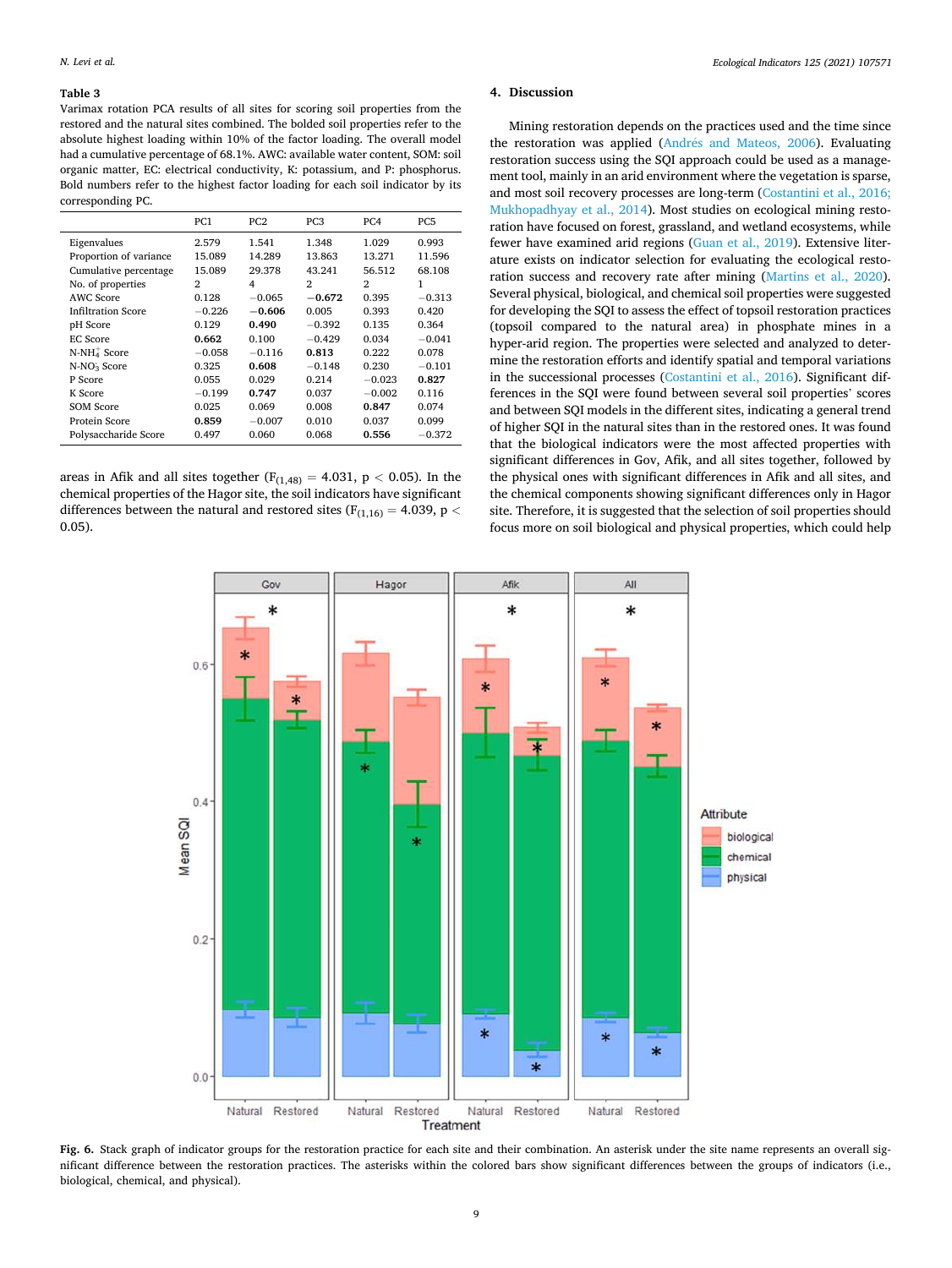evaluate phosphate mines' restoration in an arid region.

## *4.1. Indicator selection: A minimum dataset for soil quality measurement*

SQIs are useful tools to assess restoration efforts and evaluate the recovery rates (Muñoz-Rojas et al., 2016). Although some indicators could be more relevant than others for capturing soil differences [\(Bas](#page-10-0)tida et al., 2008; Muñoz-Rojas et al., 2016), using one soil property constitutes a critical limitation (Muñoz-Rojas et al., 2016). Consequently, the SQI is increasingly used to estimate restoration success, determine the direction of change with time, and highlight the differences between restoration practices ([Shukla et al., 2006\)](#page-11-0). However, creating a minimum dataset by selecting indicators that can sufficiently and accurately assess mining restoration efforts is a complicated matter (Bünemann et al., 2018; Muñoz-Rojas et al., 2016). Our results demonstrate the need for further refinement after initially selecting a minimum dataset to reduce additional complexity and adequately represent the soil quality conditions for arid regions. The soil properties with significant differences between mining areas and natural areas were infiltration rate, SOM, and polysaccharides. Previous studies have shown that SOM is a reliable soil indicator, pointing to mining restoration success and land degradation (Bodlák et al., 2012; Chaudhuri et al., [2015\)](#page-10-0). SOM was one of the soil properties that showed a clear scoring reduction trend in the topsoil mining sites compared to the natural areas. Moreover, the infiltration rate showed a similar pattern in all sites with a higher infiltration rate in the restored sites, resulting in lower scores than natural sites. N-NH $_4^+$ , P, and K were selected as potential nutrient availability indicators since they are key nutrients, although only a small fraction may be available to plants (Andrés and Mateos, [2006\)](#page-10-0). These are essential for plant regeneration, which is necessary for successful restoration processes in arid regions. Eventually, only P was found significant in the integrated model, whereas N-NH $_4^+$  was significantly different in the Afik site only, and K had no notable differences in any of the sites.

Polysaccharides and proteins indicate biocrust development, which plays a considerable role in stabilizing the soil surface, affecting the infiltration rate that reduces erosion by water and wind in arid regions ([Zaady et al., 2016](#page-12-0)). The development of biocrusts, composed of cyanobacteria, moss, and/or lichens, could be used as an indicator for mining soil recovery and restoration success [\(Dangi et al., 2012;](#page-10-0)  Mukhopadhyay et al., 2017; Muñoz-Rojas et al., 2016). Restoration of mining areas accelerates the development of biocrust structures and functions to assess and speed up the recovery of a degraded ecosystem ([Zaady et al., 2016\)](#page-12-0). Soil micro-organisms' diversity and abundance provide surrogates for soil recovery. Polysaccharides are related to soil microbial biomass that is extensively used in SQI assessments [\(Mager](#page-11-0)  [and Thomas, 2011\)](#page-11-0). Usually, increases in polysaccharides are considered beneficial to soil development in arid regions [\(Mendoza-Aguilar](#page-11-0)  [et al., 2014](#page-11-0)). However, additional analyses, such as phospholipid fatty acid (PLFA), could be used to assess the difference in the microbial community over time and describe its structure and composition ([Ban](#page-10-0)[dyopadhyay and Maiti, 2019; Ben-David et al., 2011; Dungait et al.,](#page-10-0)  [2011\)](#page-10-0). Cyanobacteria are some of the most dominant life forms found in biocrusts in arid environments, including the Negev Desert ([Chamizo](#page-10-0)  [et al., 2019; Ferrenberg et al., 2015; Karnieli et al., 1999; Zaady et al.,](#page-10-0)  [2010\)](#page-10-0). Although biocrust only occupies the upper few millimeters of the soil profile [\(Dixon, 2009\)](#page-10-0), cyanobacteria greatly influence different soil properties and the overall SQI in various ways. Cyanobacteria stabilize the soil surface, control runoff, infiltration, and percolation, increase the soil moisture content, and improve the nutrient content and soil fertility ([Belnap, 2006; Chamizo et al., 2019; Kuske et al., 2012\)](#page-10-0), which are all highly related to soil recovery after mining. Studies have shown that biocrust development affects hydrological processes in drylands, resulting in a decline in infiltration rate and soil moisture [\(Eldridge](#page-11-0)  [et al., 2020](#page-11-0)). These soil features are affected by the biocrust community composition and the soil properties (e.g., soil texture). Among the

microbial communities, cyanobacteria are the most resilient ([Belnap](#page-10-0)  [and Eldridge, 2001\)](#page-10-0) and can survive on minimal and irregular amounts of water ([Mazor et al., 1996](#page-11-0)), typical conditions in arid regions. Eventually, polysaccharides were significantly lower in the Afik site and in the combined model than restored and natural plots. These could be related to the time passed since restoration, where the Afik site is the youngest restored site—referring that the time passed since restoration wasn't enough for the biocrust to recover.

#### *4.2. Evaluation of restoration practice with time since restoration*

Soil quality estimations in restored mining areas either compare preand post-recovery conditions or disturbed land and nearby undisturbed land to assess the restoration process's rate and quality ([Sheoran et al.,](#page-11-0)  [2010\)](#page-11-0). By comparing the restoration practices between both the natural and restored sites, significant differences were seen across indicator groups (mainly biological and physical indicators) and overall SQI. Only a few significant differences between the natural and restored sites, as a result of topsoil restoration, were previously documented (Muñoz-Rojas [et al., 2016](#page-11-0)). When observing each study site separately, significant differences between the natural and restored sites were found. The topsoil restoration practices mitigate the destructive severity of mining ([Albert, 2015\)](#page-10-0), thus, reducing the differences between the restored and natural plots, seen mainly at the Gov plot. In drylands, topsoil restoration is a critical practice due to the unpredictable climatic conditions with the potential for long and frequent droughts, along with the severely limited abundance of seeds, nutrients, and micro-organisms that are considered to be key elements in soil restoration, limit plant development, and growth in arid regions (Golos et al., 2016; Muñoz-[Rojas et al., 2016](#page-11-0)).

We found that topsoil restoration enabled partial recovery of the Hagor and Gov sites. The period between the ecological restorations may have promoted natural restoration processes, as shown in the Gov site. However, the slightly higher levels of AWC, proteins, and polysaccharides in the restored plots shown at the Hagor site can be attributed to higher site suitability. Thus, low polysaccharide concentrations indicate a delay in biocrust development over the past 20 years. The initial process of soil recovery begins by establishing physical, followed by biological indicators, and therefore, the topsoil amendment method is crucial for promoting soil restoration efforts. Further study could test the differences in restoration practices with and without topsoil and their implications for soil quality and restoration success. Thus, integrating physical, chemical, and, more importantly, biological indicators is necessary to evaluate soil recovery in arid environments.

## *4.3. Assessment of soil quality index*

The SQI combines various soil properties to provide a single value representing the overall soil health . The current SQI approach was based on the varimax rotation PCA scores and was found to be valid for assessing mine restoration in arid regions (Asensio et al., 2013; [Mukhopadhyay et al., 2014; Pietrzykowski, 2014\)](#page-11-0). Defining restoration practices in mining areas required identifying specific soil indicators associated with soil quality [\(Menta et al., 2014\)](#page-11-0). Our results show significant differences in most study sites, mainly due to biological and physical soil indicators, such as SOM, infiltration rate, and polysaccharides, with a significant difference in these indicators between the natural and restored plots, as shown in the SQI [\(Fig. 6\)](#page-8-0). In contrast, the group of chemical indicators showed no significant differences between most sites for the overall soil quality (except for Hagor). The soil indicators used for this task may differ depending on local conditions and the disturbance's extent. Therefore, we concluded that restoring the physical and biological soil indicators is a complex process in mine restoration. These required rehabilitating the biological indicators of the biocrust community, which are especially crucial in hyper-arid areas. Biocrust has a multifunctional effect on soil function and structure. They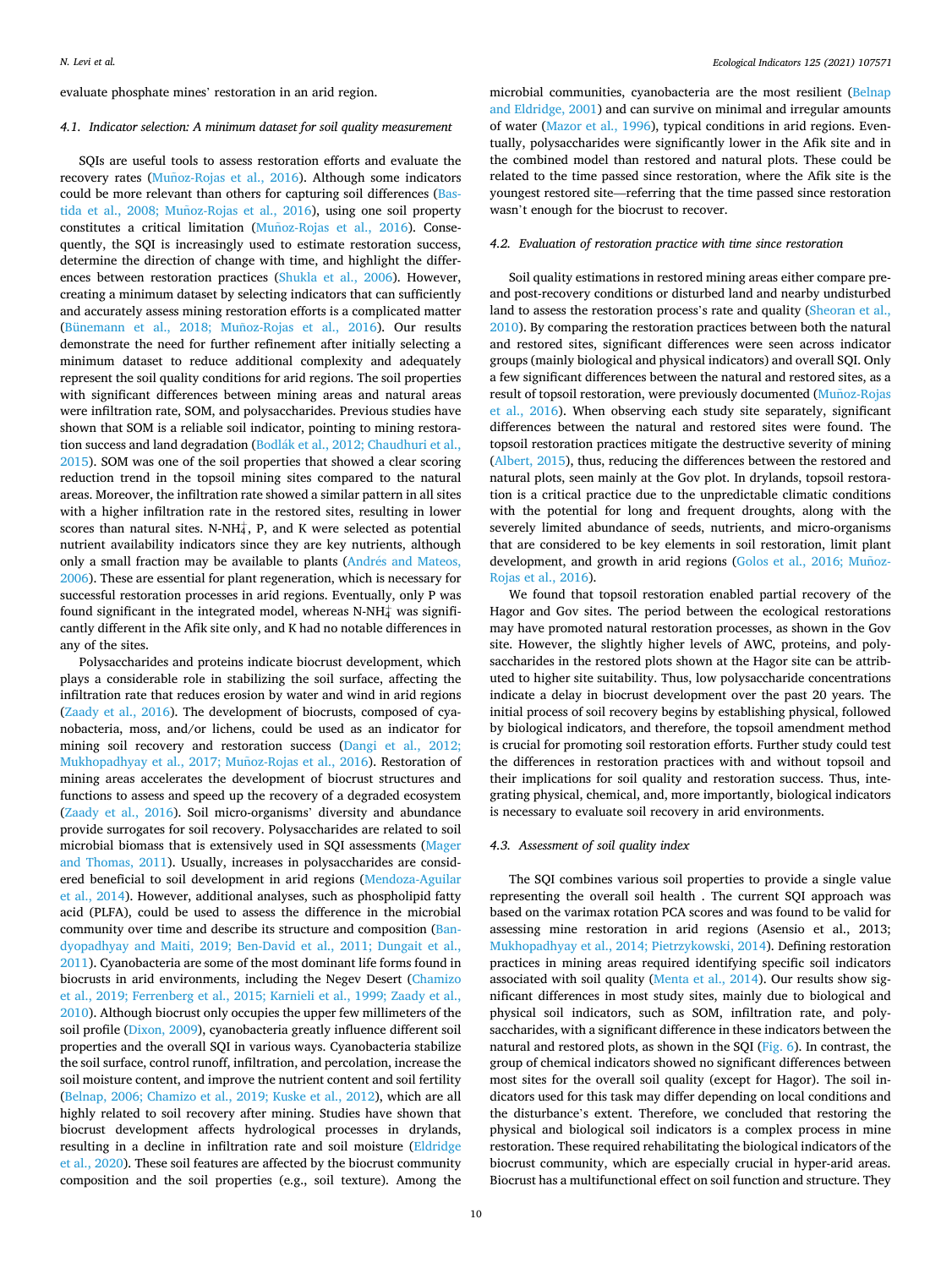<span id="page-10-0"></span>regulate soil nutritional stocks through N fixation [\(Elbert et al., 2012](#page-11-0)), influencing hydrological processes (Chamizo et al., 2016), and stabilizing soil, among other aspects. In general, our results reflect a slow recovery of the SQI in the restored sites, demonstrating that achieving the quality of the natural areas requires a long-term recovery process. Moreover, the physio-biological indicators were found to be more suitable for reliably assessing mining restoration practices.

#### **5. Conclusions**

This study took place in an open-pit phosphate mining area, which is located in a hyper-arid environment. Developing an SQI and incorporating physical, biological, and chemical properties of soil restoration practice was accomplished. In conclusion, using the SQI method on the different restored sites shows reduced soil quality compared to the natural sites. The biological and physical indicators demonstrate the importance of the topsoil restoration method for recovering the biocrust community. For the overall SQI, chemical indicators alone cannot significantly distinguish between restoration practices, either because of natural processes or the change in soil chemical characteristics during mining practices in such an arid environment. Given these results, further SQI assessments and restoration follow-ups should focus on the vitality and evolution of the soil microbial community and biocrust development after using the topsoil method in restored phosphate mines. Moreover, the groups of biological and physical indicators should be considered as the primary tools in any SQI assessment to estimate the recovery success of mining sites in arid areas, where vegetation is scarce and soil recovery is a long-term process.

## **CRediT authorship contribution statement**

**Nathan Levi:** Methodology, Software, Validation, Writing - review & editing. **Noa Hillel:** Formal analysis, Investigation, Methodology, Software, Validation, Writing - original draft, Writing - review & editing. **Eli Zaady:** Methodology, Writing - review & editing. **Guy Rotem:** Project administration. **Yaron Ziv:** Project administration, Writing - review & editing. **Arnon Karnieli:** Project administration, Writing - review & editing. **Tarin Paz-Kagan:** Formal analysis, Investigation, Methodology, Software, Validation, Writing - original draft, Writing - review & editing.

## **Declaration of Competing Interest**

The authors declare that they have no known competing financial interests or personal relationships that could have appeared to influence the work reported in this paper.

# **Acknowledgments**

We thank Abu-Glion H. and Shuker S. for their help in the field and laboratory work. We are profoundly grateful to the Israel Chemicals Ltd (ICL). company for their support and assistance throughout the research.

#### **Appendix A. Supplementary data**

Supplementary data to this article can be found online at [https://doi.](https://doi.org/10.1016/j.ecolind.2021.107571)  [org/10.1016/j.ecolind.2021.107571.](https://doi.org/10.1016/j.ecolind.2021.107571)

#### **References**

- Albert, K.M., 2015. Role of revegetation in restoring fertility of degraded mined soils in Ghana: A review. Int. J. Biodivers. Conserv. 7, 57–80. [https://doi.org/10.5897/](https://doi.org/10.5897/ijbc2014.0775) [ijbc2014.0775](https://doi.org/10.5897/ijbc2014.0775).
- Andrés, P., Mateos, E., 2006. Soil mesofaunal responses to post-mining restoration [treatments. Appl. Soil Ecol. 33, 67](http://refhub.elsevier.com/S1470-160X(21)00236-3/h0010)–78.
- [Andrews, S.S., Mitchell, J.P., Mancinelli, R., Karlen, D.L., Hartz, T.K., Horwath, W.R.,](http://refhub.elsevier.com/S1470-160X(21)00236-3/h0015)  [Pettygrove, G.S., Scow, K.M., Munk, D.S., 2002. On-farm assessment of soil quality in](http://refhub.elsevier.com/S1470-160X(21)00236-3/h0015)  California'[s Central Valley. Agronomy J. 12](http://refhub.elsevier.com/S1470-160X(21)00236-3/h0015)–23.
- Armenise, E., Redmile-Gordon, M.A., Stellacci, A.M., Ciccarese, A., Rubino, P., 2013. Developing a soil quality index to compare soil fitness for agricultural use under different managements in the mediterranean environment. Soil Tillage Res. 130, 91–98. [https://doi.org/10.1016/j.still.2013.02.013.](https://doi.org/10.1016/j.still.2013.02.013)
- Aronson, J., Floret, C., Floch, E.L., C, O., R, P., 1993. Restoration and rehabilitation of Degraded Ecosystems in Arid and Semi-Arid Lands. Restor. Ecol. 1, 9–17.
- Asensio, V., Covelo, E.F., Kandeler, E., 2013a. Soil management of copper mine tailing soils – Sludge amendment and tree vegetation could improve biological soil quality. Sci. Total Environ. 456–457, 82–90. [https://doi.org/10.1016/j.](https://doi.org/10.1016/j.scitotenv.2013.03.061) [scitotenv.2013.03.061.](https://doi.org/10.1016/j.scitotenv.2013.03.061)
- Asensio, V., Guala, S.D., Vega, F.A., Covelo, E.F., 2013b. A soil quality index for reclaimed mine soils. Environ. Toxicol. Chem. 32, 2240–2248. [https://doi.org/](https://doi.org/10.1002/etc.2315) [10.1002/etc.2315](https://doi.org/10.1002/etc.2315).
- [Bandyopadhyay, S., Maiti, S.K., 2019. Evaluation of ecological restoration success in](http://refhub.elsevier.com/S1470-160X(21)00236-3/h0040)  [mining-degraded lands. Environ. Qual. Manag. 29, 89](http://refhub.elsevier.com/S1470-160X(21)00236-3/h0040)–100.
- Bastida, F., Zsolnay, A., Hernández, T., García, C., 2008. Past, present and future of soil quality indices: A biological perspective. Geoderma. [https://doi.org/10.1016/j.](https://doi.org/10.1016/j.geoderma.2008.08.007) [geoderma.2008.08.007](https://doi.org/10.1016/j.geoderma.2008.08.007).
- Belnap, J., 2006. The potential roles of biological soil crusts in dryland hydrologic cycles. Hydrol. Process. 3159–3178 <https://doi.org/10.1002/hyp.6325>.
- Belnap, J., Eldridge, D., 2001. Disturbance and recovery of biological soil crusts. Springer-Verlag, Berlin. [https://doi.org/10.1007/978-3-642-56475-8\\_27.](https://doi.org/10.1007/978-3-642-56475-8_27)
- [Ben-David, E.A., Zaady, E., Sher, Y., Nejidat, A., 2011. Assessment of the spatial](http://refhub.elsevier.com/S1470-160X(21)00236-3/h0060)  [distribution of soil microbial communities in patchy arid and semi-arid landscapes of](http://refhub.elsevier.com/S1470-160X(21)00236-3/h0060)  [the Negev Desert using combined PLFA and DGGE analyses. FEMS Microbiol. Ecol.](http://refhub.elsevier.com/S1470-160X(21)00236-3/h0060)  [76, 492](http://refhub.elsevier.com/S1470-160X(21)00236-3/h0060)–503.
- Beniston, J.W., Lal, R., Mercer, K.L., 2016. Assessing and managing soil quality for urban agriculture in a degraded vacant lot soil. L. Degrad. Dev. 27, 996–1006. [https://doi.](https://doi.org/10.1002/ldr.2342)  [org/10.1002/ldr.2342.](https://doi.org/10.1002/ldr.2342)
- Blecker, S.W., Stillings, L.L., Amacher, M.C., Ippolito, J.A., Decrappeo, N.M., 2012. Development of vegetation based soil quality indices for mineralized terrane in arid and semi-arid regions. Ecol. Indic. 20, 65–74. [https://doi.org/10.1016/j.](https://doi.org/10.1016/j.ecolind.2012.02.010) [ecolind.2012.02.010.](https://doi.org/10.1016/j.ecolind.2012.02.010)
- Bodlák, L., Křováková, K., Kobesová, M., Brom, J., Šťastný, J., Pecharová, E., 2012. SOC content – [An appropriate tool for evaluating the soil quality in a reclaimed post](http://refhub.elsevier.com/S1470-160X(21)00236-3/h0075)[mining landscape. Ecol. Eng. 43, 53](http://refhub.elsevier.com/S1470-160X(21)00236-3/h0075)–59.
- Borges, S.R., Santos, R.S., Oliveira, D.M.S., Souza, I.F., Verburg, E.E.J., Pimentel, L.G., Cruz, R.S., Silva, I.R., 2019. Practices for rehabilitating bauxite-mined areas and an integrative approach to monitor soil quality. L. Degrad. Dev. 30, 866–877. [https://](https://doi.org/10.1002/ldr.3273)  [doi.org/10.1002/ldr.3273](https://doi.org/10.1002/ldr.3273).
- Borůvka, L., Kozák, J., Mühlhanselová, M., Donátová, H., Nikodem, A., Němeček, K., Drábek, O., 2012. Effect of covering with natural topsoil as a reclamation measure on brown-coal mining dumpsites. J. Geochem. Explor. 113, 118–123. [https://doi.org/](https://doi.org/10.1016/j.gexplo.2011.11.004)  [10.1016/j.gexplo.2011.11.004.](https://doi.org/10.1016/j.gexplo.2011.11.004)
- [Bowker, M.A., Belnap, J., Davidson, D.W., Phillips, S.L., 2005. Evidence for](http://refhub.elsevier.com/S1470-160X(21)00236-3/h0090) [Micronutrient Limitation of Biological Soil Crusts: Importance to Arid-Lands](http://refhub.elsevier.com/S1470-160X(21)00236-3/h0090)  [Restoration. Ecological Applications, Source.](http://refhub.elsevier.com/S1470-160X(21)00236-3/h0090)
- Bowker, M.A., Reed, S.C., Maestre, F.T., Eldridge, D.J., 2018. Biocrusts: The living skin of the earth. Plant Soil. [https://doi.org/10.1007/s11104-018-3735-1.](https://doi.org/10.1007/s11104-018-3735-1)
- [Bradshaw, A., 1997. Restoration of mined lands-using natural processes. Ecol. Eng.](http://refhub.elsevier.com/S1470-160X(21)00236-3/h0100)
- Brady, N.C., Weil, R.R., 1999. Soil organic matter., in: The Nature and Properties of Soils. Bünemann, E.K., Bongiorno, G., Bai, Z., Creamer, R.E., De Deyn, G., de Goede, R.,
- Fleskens, L., Geissen, V., Kuyper, T.W., M¨ader, P., Pulleman, M., Sukkel, W., van Groenigen, J.W., Brussaard, L., 2018. Soil quality – A critical review. Soil Biol. Biochem. 120, 105–125. <https://doi.org/10.1016/j.soilbio.2018.01.030>.
- Casida, L.E., Klein, D.A., Santoro, T., 1964. Soil dehydrogenase activity. Soil Sci. 98, 371–376. <https://doi.org/10.1097/00010694-196412000-00004>.
- Chamizo, S., Adessi, A., Mugnai, G., Simiani, A., De Philippis, R., 2019. Soil type and cyanobacteria species influence the macromolecular and chemical characteristics of the polysaccharidic matrix in induced biocrusts. Microb. Ecol. 78, 482–493. https:// doi.org/10.1007/s00248-018-1305-
- Chamizo, S., Canton, Y., Rodríguez-Caballero, E., Domingo, F., 2016. Biocrusts positively ´ affect the soil water balance in semiarid ecosystems. Ecohydrology 9, 1208–1221. <https://doi.org/10.1002/eco.1719>.
- [Chaudhuri, S., McDonald, L.M., Skousen, J., Pena-Yewtukhiw, E.M., 2015. Soil organic](http://refhub.elsevier.com/S1470-160X(21)00236-3/h0130)  [carbon molecular properties: effects of time since reclamation in a minesoil](http://refhub.elsevier.com/S1470-160X(21)00236-3/h0130) [chronosequence. L. Degrad. Dev. 26, 237](http://refhub.elsevier.com/S1470-160X(21)00236-3/h0130)–248.
- Conover, W.J., Iman, R.L., 1981. Rank transformations as a bridge between parametric and nonparametric statistics. Am. Stat. 35, 124–128. [https://doi.org/10.1080/](https://doi.org/10.1080/00031305.1981.10479327)  [00031305.1981.10479327.](https://doi.org/10.1080/00031305.1981.10479327)
- Costantini, E.A.C., Branquinho, C., Nunes, A., Schwilch, G., Stavi, I., Valdecantos, A., Zucca, C., 2016. Soil indicators to assess the effectiveness of restoration strategies in dryland ecosystems. Solid Earth 7, 397–414. [https://doi.org/10.5194/se-7-397-](https://doi.org/10.5194/se-7-397-2016) [2016.](https://doi.org/10.5194/se-7-397-2016)
- [Dangi, S.R., Stahl, P.D., Wick, A.F., Ingram, L.J., Buyer, J.S., 2012. Soil microbial](http://refhub.elsevier.com/S1470-160X(21)00236-3/h0145) [community recovery in reclaimed soils on a surface coal mine site. Soil Sci. Soc. Am.](http://refhub.elsevier.com/S1470-160X(21)00236-3/h0145)  [J. 76, 915](http://refhub.elsevier.com/S1470-160X(21)00236-3/h0145)–924.
- Dische, Z., 1955. New Color Reactions for Determination of Sugars in Polysaccharides. John Wiley & Sons, Ltd, pp. 313–358. https://doi.org/10.1002/9780470110188. ch11.
- Dixon, j. c., 2009. Geomorphology of desert environments, 2nd ed, Aridic soils, Patterned Ground, and Desert Pavements. Springer. https://doi.org/10.1007/978-1-4020- 5719-9.
- Doran and Zeiss, M.R., 2000. Soil health: Managing the biotic component of soil quality Introduction. Appl. Soil Ecol. 15, 3–11. https://doi.org/10.1016/S0929-1393(00) 00066-4.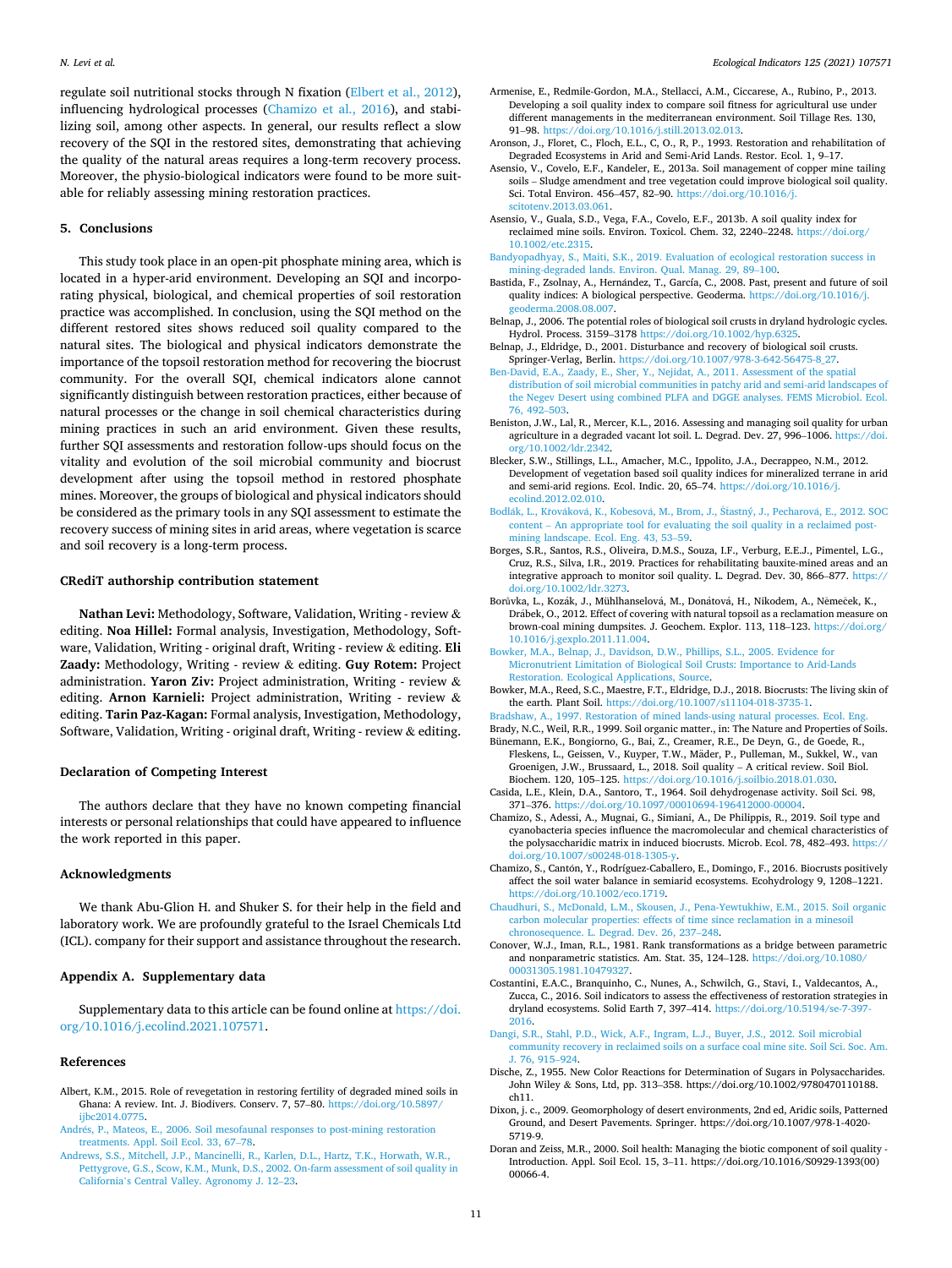<span id="page-11-0"></span>Drinkwater, L.E., Cambardella, C.A., Reeder, J.D., Rice, C.W., 2015. Potentially Mineralizable Nitrogen as an Indicator of Biologically Active Soil Nitrogen. John Wiley & Sons, Ltd, pp. 217–229. https://doi.org/10.2136/sssaspecpub49.c13.

Dumedah, G., Coulibaly, P., 2011. Evaluation of statistical methods for infilling missing values in high-resolution soil moisture data. J. Hydrol. 400, 95-102. https://doi.org [10.1016/j.jhydrol.2011.01.028.](https://doi.org/10.1016/j.jhydrol.2011.01.028)

[Dungait, J.A.J., Kemmitt, S.J., Michallon, L., Guo, S., Wen, Q., Brookes, P.C.,](http://refhub.elsevier.com/S1470-160X(21)00236-3/h0175)  [Evershed, R.P., 2011. Variable responses of the soil microbial biomass to trace](http://refhub.elsevier.com/S1470-160X(21)00236-3/h0175)  [concentrations of 13C-labelled glucose, using 13C-PLFA analysis. Eur. J. Soil Sci. 62,](http://refhub.elsevier.com/S1470-160X(21)00236-3/h0175)  117–[126](http://refhub.elsevier.com/S1470-160X(21)00236-3/h0175).

Dunger, W., Voigtländer, K., 2005. Assessment of biological soil quality in wooded reclaimed mine sites. Geoderma. 32–44. [https://doi.org/10.1016/j.](https://doi.org/10.1016/j.geoderma.2004.12.028)  [geoderma.2004.12.028](https://doi.org/10.1016/j.geoderma.2004.12.028).

Elbert, W., Weber, B., Burrows, S., Steinkamp, J., Büdel, B., Andreae, M.O., Pöschl, U., 2012. Contribution of cryptogamic covers to the global cycles of carbon and nitrogen. Nat. Geosci. 5, 459–462. <https://doi.org/10.1038/ngeo1486>.

[Eldridge, D.J., Reed, S., Travers, S.K., Bowker, M.A., Maestre, F.T., Ding, J., Havrilla, C.,](http://refhub.elsevier.com/S1470-160X(21)00236-3/h0190)  [Rodriguez-Caballero, E., Barger, N., Weber, B., 2020. The pervasive and multifaceted](http://refhub.elsevier.com/S1470-160X(21)00236-3/h0190)  [influence of biocrusts on water in the world](http://refhub.elsevier.com/S1470-160X(21)00236-3/h0190)'s drylands. Glob. Chang. Biol. 26, [6003](http://refhub.elsevier.com/S1470-160X(21)00236-3/h0190)–6014.

Farrick, K.K., Wuddivira, M.N., Martin, O., 2019. Estimation of soil texture from permanent wilting point measured with a chilled-mirror dewpoint technique. J. Plant Nutr. Soil Sci. 182, 119–125.<https://doi.org/10.1002/jpln.201700573>. [Feng, Y., Wang, J., Bai, Z., Reading, L., 2019. Effects of surface coal mining and land](http://refhub.elsevier.com/S1470-160X(21)00236-3/h0200)

[reclamation on soil properties: A review. Earth-Sci. Rev.](http://refhub.elsevier.com/S1470-160X(21)00236-3/h0200) Ferrenberg, S., Reed, S.C., Belnap, J., Schlesinger, W.H., 2015. Climate change and

physical disturbance cause similar community shifts in biological soil crusts. Proc. Natl. Acad. Sci. U. S. A. 112, 12116–12121. [https://doi.org/10.1073/](https://doi.org/10.1073/pnas.1509150112)  [pnas.1509150112](https://doi.org/10.1073/pnas.1509150112).

[Ghose, M.K., 2004. Effect of opencast mining on soil fertility. J. Sci. Ind. Res.](http://refhub.elsevier.com/S1470-160X(21)00236-3/optIwV4UZo73U)

[Golos, P.J., Dixon, K.W., Erickson, T.E., 2016. Plant recruitment from the soil seed bank](http://refhub.elsevier.com/S1470-160X(21)00236-3/h0210)  [depends on topsoil stockpile age, height, and storage history in an arid environment.](http://refhub.elsevier.com/S1470-160X(21)00236-3/h0210)  [Restor. Ecol. 24, S53](http://refhub.elsevier.com/S1470-160X(21)00236-3/h0210)–S61.

Gómez-Sagasti, M.T., Alkorta, I., Becerril, J.M., Epelde, L., Anza, M., Garbisu, C., 2012. Microbial monitoring of the recovery of soil quality during heavy metal phytoremediation. Water. Air. Soil Pollut. 223, 3249–3262. [https://doi.org/](https://doi.org/10.1007/s11270-012-1106-8)  [10.1007/s11270-012-1106-8](https://doi.org/10.1007/s11270-012-1106-8).

Guan, Y., Kang, R., Liu, J., 2019. Evolution of the field of ecological restoration over the last three decades: a bibliometric analysis. Restor. Ecol. 27, 647–660. [https://doi.](https://doi.org/10.1111/rec.12899)  [org/10.1111/rec.12899.](https://doi.org/10.1111/rec.12899)

[Jolliffe, I.T., Cadima, J., Cadima, J., 2016. Principal component analysis : a review and](http://refhub.elsevier.com/S1470-160X(21)00236-3/h0220)  [recent developments Subject Areas. Author for correspondence.](http://refhub.elsevier.com/S1470-160X(21)00236-3/h0220)

Jones, C.G., Lawton, J.H., Shachak, M., 1997. Positive and negative effects of organisms as physical ecosystem engineers. Ecology 78, 1946–1957. [https://doi.org/10.1890/](https://doi.org/10.1890/0012-9658(1997)078[1946:PANEOO]2.0.CO;2)  [0012-9658\(1997\)078\[1946:PANEOO\]2.0.CO;2](https://doi.org/10.1890/0012-9658(1997)078[1946:PANEOO]2.0.CO;2).

Kaiser, H.F., 1958. The varimax criterion for analytic rotation in factor analysis. Psychometrika 23, 187–200. <https://doi.org/10.1007/bf02289233>.

[Karlen, D.L., Ditzler, C.A., Andrews, S.S., 2003. Soil quality: Why and how? Geoderma](http://refhub.elsevier.com/S1470-160X(21)00236-3/h0235) [114, 145](http://refhub.elsevier.com/S1470-160X(21)00236-3/h0235)–156.

Karlen, D.L., Mausbach, M.J., Doran, J.W., Cline, R.G., Harris, R.F., Schuman, G.E., 1997. Soil quality: A concept, definition, and framework for evaluation (A Guest Editorial). Soil Sci. Soc. Am. J. 61, 4. [https://doi.org/10.2136/](https://doi.org/10.2136/sssaj1997.03615995006100010001x) [sssaj1997.03615995006100010001x](https://doi.org/10.2136/sssaj1997.03615995006100010001x).

[Karnieli, A., Kidron, G.J., Glaesser, C., Ben-Dor, E., 1999. Spectral characteristics of](http://refhub.elsevier.com/S1470-160X(21)00236-3/h0245)  [cyanobacteria soil crust in semiarid environments. Remote Sens. Environ. 69, 67](http://refhub.elsevier.com/S1470-160X(21)00236-3/h0245)–75.

Kuske, C.R., Yeager, C.M., Johnson, S., Ticknor, L.O., Belnap, J., 2012. Response and resilience of soil biocrust bacterial communities to chronic physical disturbance in arid shrublands. ISME J. 6, 886–897. [https://doi.org/10.1038/ismej.2011.153.](https://doi.org/10.1038/ismej.2011.153)

[Lal, R., 2015. Restoring soil quality to mitigate soil degradation. Sustainability 7, 5875.](http://refhub.elsevier.com/S1470-160X(21)00236-3/h0255) [Lal, R., 2011. Soil health and climate change: An overview. Soil Health Climate Change.](http://refhub.elsevier.com/S1470-160X(21)00236-3/h0260)  [Springer 3](http://refhub.elsevier.com/S1470-160X(21)00236-3/h0260)–24.

Levi, N., Karnieli, A., Paz-kagan, T., 2020. Using reflectance spectroscopy for detecting land-use effects on soil quality in drylands. Soil Tillage Res. 199, 104571 [https://doi.](https://doi.org/10.1016/j.still.2020.104571)  [org/10.1016/j.still.2020.104571.](https://doi.org/10.1016/j.still.2020.104571)

Leys, C., Ley, C., Klein, O., Bernard, P., Licata, L., 2013. Journal of Experimental Social Psychology Detecting outliers : Do not use standard deviation around the mean , use absolute deviation around the median 4–6.

[Lowry, O.H., Rosebrough, N.J., Farr, A.L., Randall, R.J., 1951. Protein measurement with](http://refhub.elsevier.com/S1470-160X(21)00236-3/h0275)  [the Folin phenol reagent. J. Biol. Chem. 193, 265](http://refhub.elsevier.com/S1470-160X(21)00236-3/h0275)–275.

Madsen, M.D., Chandler, D.G., 2007. Automation and use of mini disk infiltrometers. Soil Sci. Soc. Am. J. 71, 1469–1472. [https://doi.org/10.2136/sssaj2007.0009n.](https://doi.org/10.2136/sssaj2007.0009n)

[Mager, D.M., Thomas, A.D., 2011. Extracellular polysaccharides from cyanobacterial soil](http://refhub.elsevier.com/S1470-160X(21)00236-3/h0285)  [crusts: a review of their role in dryland soil processes. J. Arid Environ. 75, 91](http://refhub.elsevier.com/S1470-160X(21)00236-3/h0285)–97. [Maiti, S.K., 2012. Ecorestoration of the coalmine degraded lands. Springer Science](http://refhub.elsevier.com/S1470-160X(21)00236-3/h0290) &

[Business Media.](http://refhub.elsevier.com/S1470-160X(21)00236-3/h0290) [Maiti, S.K., Ahirwal, J., 2019. Ecological restoration of coal mine degraded lands: Topsoil](http://refhub.elsevier.com/S1470-160X(21)00236-3/h0295) 

[management, pedogenesis, carbon sequestration, and mine pit limnology.](http://refhub.elsevier.com/S1470-160X(21)00236-3/h0295) [Phytomanagement Polluted Sites. Elsevier 83](http://refhub.elsevier.com/S1470-160X(21)00236-3/h0295)–111.

Martins, W.B.R., Lima, M.D.R., Junior, U. de O.B., Amorim, L.S.V.-B., de Assis Oliveira, F., Schwartz, G., 2020. Ecological methods and indicators for recovering and monitoring ecosystems after mining: A global literature review. Ecol. Eng. 145, 105707.

Masto, R.E., Chhonkar, P.K., Purakayastha, T.J., Patra, A.K., Singh, D., 2008. Soil quality indices for evaluation of long-term land use and soil management practices in semiarid sub-tropical India. L. Degrad. Dev. 19, 516–529. [https://doi.org/10.1002/](https://doi.org/10.1002/ldr.857)  [ldr.857](https://doi.org/10.1002/ldr.857).

Mazor, G., Kidron, G.J., Vonshak, A., Abeliovich, A., 1996. The role of cyanobacterial exopolysaccharides in structuring desert microbial crusts. FEMS Microbiol. Ecol. 21, 121–130. <https://doi.org/10.1111/j.1574-6941.1996.tb00339.x>.

McGinnies and Nicholas, P.J., 1980. Effects of topsoil thickness and nitrogen fertilizer on the revegetation of coal mine spoils. J. Environ. Qual. Vol. 9, 681–685.

Melgar-Ramírez, R., González, V., Sánchez, J.A., García, I., 2012. Effects of application of organic and inorganic wastes for restoration of sulphur-mine soil. Water. Air. Soil Pollut. 223, 6123–6131. [https://doi.org/10.1007/s11270-012-1345-8.](https://doi.org/10.1007/s11270-012-1345-8)

Mendez, M.O., Maier, R.M., 2008. Phytoremediation of mine tailings in temperate and arid environments. Rev. Environ. Sci. Biotechnol. https://doi.org/10.1007/s11157- 007-9125-4.

Mendoza-Aguilar, D., Cortina, J., Pando-Moreno, M., 2014. Biological soil crust influence on germination and rooting of two key species in a Stipa tenacissima steppe. Plant Soil 375, 267–274. [https://doi.org/10.1007/s11104-013-1958-8.](https://doi.org/10.1007/s11104-013-1958-8)

[Mensah, A.K., 2015. Role of revegetation in restoring fertility of degraded mined soils in](http://refhub.elsevier.com/S1470-160X(21)00236-3/h0335)  [Ghana: A review. Int. J. Biodivers. Conserv. 7, 57](http://refhub.elsevier.com/S1470-160X(21)00236-3/h0335)–80.

Menta, C., Conti, F.D., Pinto, S., Leoni, A., Lozano-Fondon, C., 2014. Monitoring soil ´ restoration in an open-pit mine in northern Italy. Appl. Soil Ecol. 83, 22–29. https://<br>doi.org/10.1016/i.apsoil.2013.07.013.  $doi.org/10.1016/i.$ ar

Moebius-Clune, B.N., 2017. Comprehensive Assessment of Soil Health.

[Mukhopadhyay, S., George, J., Masto, R.E., 2017. Changes in polycyclic aromatic](http://refhub.elsevier.com/S1470-160X(21)00236-3/h0350) [hydrocarbons \(PAHs\) and soil biological parameters in a revegetated coal mine spoil.](http://refhub.elsevier.com/S1470-160X(21)00236-3/h0350)  [L. Degrad. Dev. 28, 1047](http://refhub.elsevier.com/S1470-160X(21)00236-3/h0350)–1055.

Mukhopadhyay, S., Maiti, S.K., Masto, R.E., 2014. Development of mine soil quality index (MSQI) for evaluation of reclamation success: A chronosequence study. Ecol. Eng. 71, 10–20. <https://doi.org/10.1016/j.ecoleng.2014.07.001>.

Muñoz-Rojas, M., 2018. Soil quality indicators: critical tools in ecosystem restoration. Curr. Opin. Environ. Sci. Heal. https://doi.org/10.1016/j.coesh.2018.04.007.

[Munoz-Rojas, M., Erickson, T.E., Dixon, K.W., Merritt, D.J., 2016. Soil quality indicators](http://refhub.elsevier.com/S1470-160X(21)00236-3/h0365) ˜ [to assess functionality of restored soils in degraded semiarid ecosystems. Restor.](http://refhub.elsevier.com/S1470-160X(21)00236-3/h0365)  [Ecol. 24, S43](http://refhub.elsevier.com/S1470-160X(21)00236-3/h0365)–S52.

[Nathan, Y., Soudry, D., Levy, Y., Shitrit, D., Dorfman, E., 1997. Geochemistry of](http://refhub.elsevier.com/S1470-160X(21)00236-3/h0370)  [cadmium in the Negev phosphorites 142, 87](http://refhub.elsevier.com/S1470-160X(21)00236-3/h0370)–107.

Paz-Kagan, T., Zaady, E., Salbach, C., Schmidt, A., Lausch, A., Zacharias, S., Notesco, G., Ben-Dor, E., Karnieli, A., 2015. Mapping the spectral soil quality index (SSQI) using airborne imaging spectroscopy. Remote Sens. 7, 15748–15781. [https://doi.org/](https://doi.org/10.3390/rs71115748)  [10.3390/rs71115748.](https://doi.org/10.3390/rs71115748)

Pietrzykowski, M., 2014. Soil quality index as a tool for Scots pine (Pinus sylvestris) monoculture conversion planning on afforested, reclaimed mine land. J. For. Res. 25, 63–74. [https://doi.org/10.1007/s11676-013-0418-x.](https://doi.org/10.1007/s11676-013-0418-x)

Puglisi, E., Del Re, A.A.M., Rao, M.A., Gianfreda, L., 2006. Development and validation of numerical indexes integrating enzyme activities of soils. Soil Biol. Biochem. 38, 1673–1681.<https://doi.org/10.1016/j.soilbio.2005.11.021>.

Rezaei, S.A., Gilkes, R.J., Andrews, S.S., 2006. A minimum data set for assessing soil quality in rangelands. Geoderma 136, 229–234. https://doi.org/https://doi.org/ 10.1016/j.geoderma.2006.03.021.

Schielzeth, H., Nakagawa, S., 2013. Nested by design: Model fitting and interpretation in a mixed model era. Methods Ecol. Evol. 4, 14–24. [https://doi.org/10.1111/j.2041-](https://doi.org/10.1111/j.2041-210x.2012.00251.x) [210x.2012.00251.x](https://doi.org/10.1111/j.2041-210x.2012.00251.x).

Schindelbeck, R.R., van Es, H.M., Abawi, G.S., Wolfe, D.W., Whitlow, T.L., Gugino, B.K., Idowu, O.J., Moebius-Clune, B.N., 2008. Comprehensive assessment of soil quality for landscape and urban management. Landsc. Urban Plan. 88, 73–80. https://doi. org/https://doi.org/10.1016/j.landurbplan.2008.08.006.

Schulte, E.E., 1995. Recommended Soil Organic Matter Tests. Recomm. Soil Test. Proced. North East. USA. Northeast. Reg. Publ. No. 493.Agricultural Exp. Stn. Univ. Delaware,Newark.

Sharma, K.L., Mandal, U.K., Srinivas, K., Vittal, K.P.R., Mandal, B., Grace, J.K., Ramesh, V., 2005. Long-term soil management effects on crop yields and soil quality in a dryland Alfisol. Soil Tillage Res. 83, 246–259. [https://doi.org/10.1016/j.](https://doi.org/10.1016/j.still.2004.08.002)  [still.2004.08.002.](https://doi.org/10.1016/j.still.2004.08.002)

[Sheoran, V., Sheoran, A.S., Poonia, P., 2010. Soil reclamation of abandoned mine land by](http://refhub.elsevier.com/S1470-160X(21)00236-3/h0420)  [revegetation: a review. Int. J. Soil, Sediment Water 3, 13](http://refhub.elsevier.com/S1470-160X(21)00236-3/h0420).

Shukla, M.K., Lal, R., Ebinger, M., 2006. Determining soil quality indicators by factor analysis. Soil Tillage Res. 87, 194–204. [https://doi.org/10.1016/j.still.2005.03.011.](https://doi.org/10.1016/j.still.2005.03.011)

[Soudry, D., 1992. Primary bedded phosphorites in the Campanian Mishash Formation,](http://refhub.elsevier.com/S1470-160X(21)00236-3/h0430)  [Negev, southern Israel. Sedimentary Geol.](http://refhub.elsevier.com/S1470-160X(21)00236-3/h0430)

Toktar, M., Lo Papa, G., Kozybayeva, F.E., Dazzi, C., 2016. Ecological restoration in contaminated soils of Kokdzhon phosphate mining area (Zhambyl region, Kazakhstan). Ecol. Eng. 86, 1–4. [https://doi.org/10.1016/j.ecoleng.2015.09.080.](https://doi.org/10.1016/j.ecoleng.2015.09.080)

Ushey, K., Allaire, J.J., Tang, Y., 2020. reticulate: Interface to "Python.".

[Visser, S., Fujikawa, J., Griffiths, C.L., Parkinson, D., 1984. Effect of topsoil storage on](http://refhub.elsevier.com/S1470-160X(21)00236-3/h0445)  [microbial activity. primary production and decomposition potential. Hant and Soil.](http://refhub.elsevier.com/S1470-160X(21)00236-3/h0445)

[Wang, H., Zhang, B., Bai, X., Shi, L., 2018. A novel environmental restoration method for](http://refhub.elsevier.com/S1470-160X(21)00236-3/h0450)  [an abandoned limestone quarry with a deep open pit and steep palisades: a case](http://refhub.elsevier.com/S1470-160X(21)00236-3/h0450)  [study. R. Soc. open Sci. 5, 180365.](http://refhub.elsevier.com/S1470-160X(21)00236-3/h0450)

Wetschoreck, F., Krabel, T., Krishnamurthy, S., 2020. 8080Labs/Ppscore: Zenodo Release. https://doi.org/10.5281/ZENODO.4091345.

Wong, M.H., 2003. Ecological restoration of mine degraded soils, with emphasis on metal contaminated soils. Chemosphere. [https://doi.org/10.1016/S0045-6535\(02\)00232-](https://doi.org/10.1016/S0045-6535(02)00232-1) [1](https://doi.org/10.1016/S0045-6535(02)00232-1).

[Yirdaw, E., Tigabu, M., Monge, A., 2017. Rehabilitation of degraded dryland](http://refhub.elsevier.com/S1470-160X(21)00236-3/h0465) ecosystems–[review. Silva Fenn. 51, 1673](http://refhub.elsevier.com/S1470-160X(21)00236-3/h0465).

[Zaady, E., Ben-David, E.A., Sher, Y., Tzirkin, R., Nejidat, A., 2010. Inferring biological](http://refhub.elsevier.com/S1470-160X(21)00236-3/h0470) oil crust successional stage using combined PLFA, DGGE, physical and [biophysiological analyses. Soil Biol. Biochem. 42, 842](http://refhub.elsevier.com/S1470-160X(21)00236-3/h0470)–849.